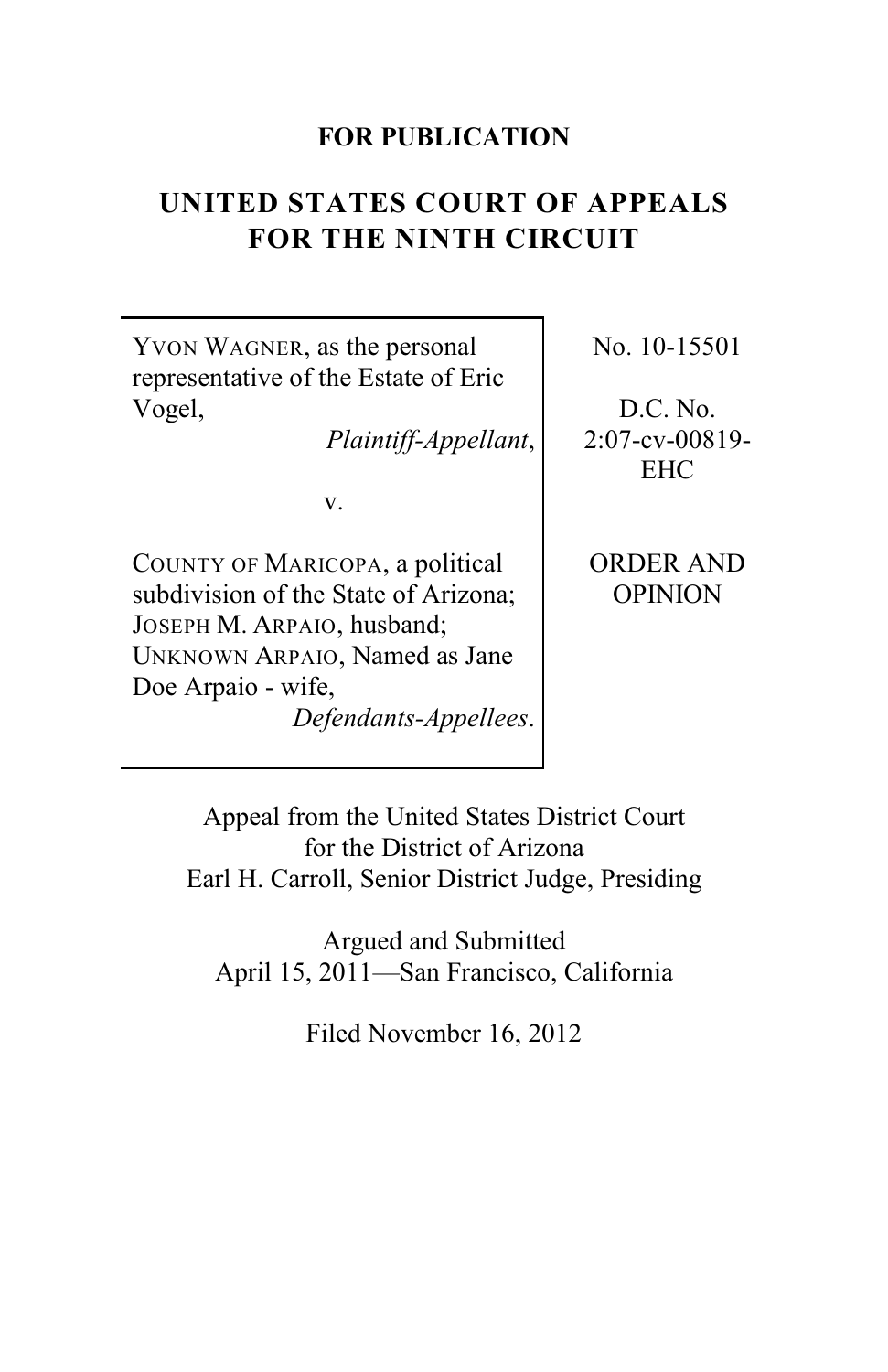Before: John T. Noonan and N. Randy Smith, Circuit Judges, and Frederic Block, Senior District Judge.**\***

> Order; Opinion by Judge Noonan; Dissent by Judge N.R. Smith

### **SUMMARY \*\***

The panel withdrew its prior opinion and in a newly filed opinion reversed the district court's judgment, entered following a jury trial, and remanded in an action brought by the Estate of Eric Vogel asserting that jail officials were partially responsible for Vogel's death from acute cardiac arrhythmia following his release from jail.

The Estate alleged that County of Maricopa jail officers subjected Vogel, who suffered from a mental illness, to an unreasonable search and seizure while he was a pretrial detainee. Prior to transferring Vogel into the jail's psychiatric unit, defendants subjected him to a "dress out," during which they forced him on the ground, stripped him of all his clothes, and changed him into the jail outfit, which included pink underwear. The panel held that the district court erred by limiting the testimony of Vogel's sister at trial under the hearsay rule because her statements were offered to

The Honorable Frederic Block, Senior District Judge for the U.S. **\*** District Court for Eastern New York, Brooklyn, sitting by designation.

This summary constitutes no part of the opinion of the court. It has **\*\*** been prepared by court staff for the convenience of the reader.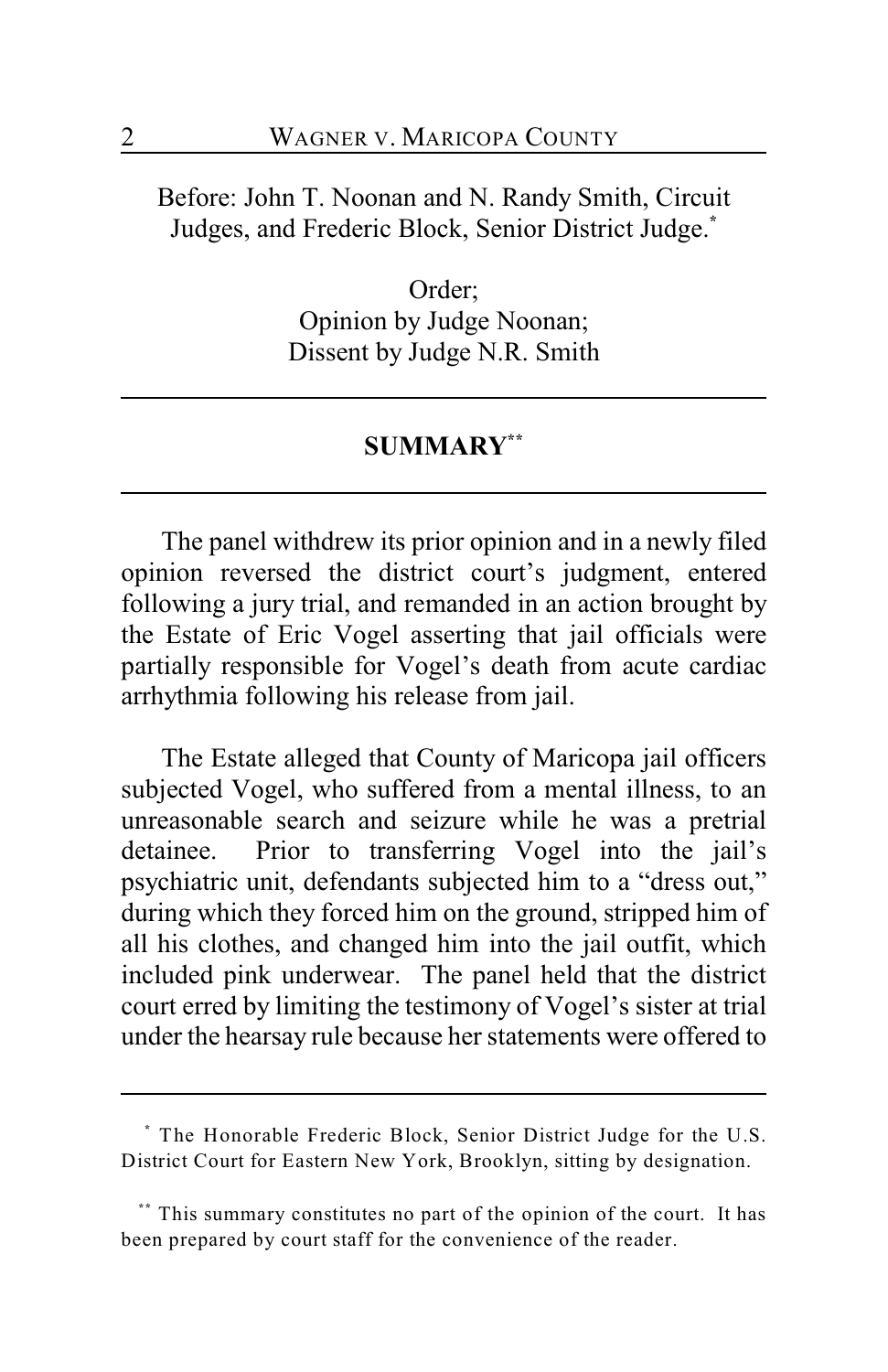establish Vogel's state of mind. The panel further held that the district court erred by excluding references to the pink underwear, and that, unexplained and undefended, the dressout in pink appeared to be punishment without legal justification. The panel held that it appeared that this due process question was still open for exploration at trial on remand. Alternatively, the panel held that plaintiff may prevail on the narrower issue of whether defendants were deliberately indifferent to Vogel's serious medical needs. Finally, the panel held that the district court should have permitted Vogel's expert to offer the opinion that the stress of the dress-out incident could have exacerbated Vogel's mental illness.

Dissenting, Judge N. Smith stated that the majority failed to correctly construe the hearsay rule and failed to give the proper deference to the district court's other evidentiary rulings.

# **COUNSEL**

John M. Curtain, Phoenix, Arizona, for plaintiff-appellant.

Eileen D. Gilbride, Phoenix, Arizona, for defendantsappellees.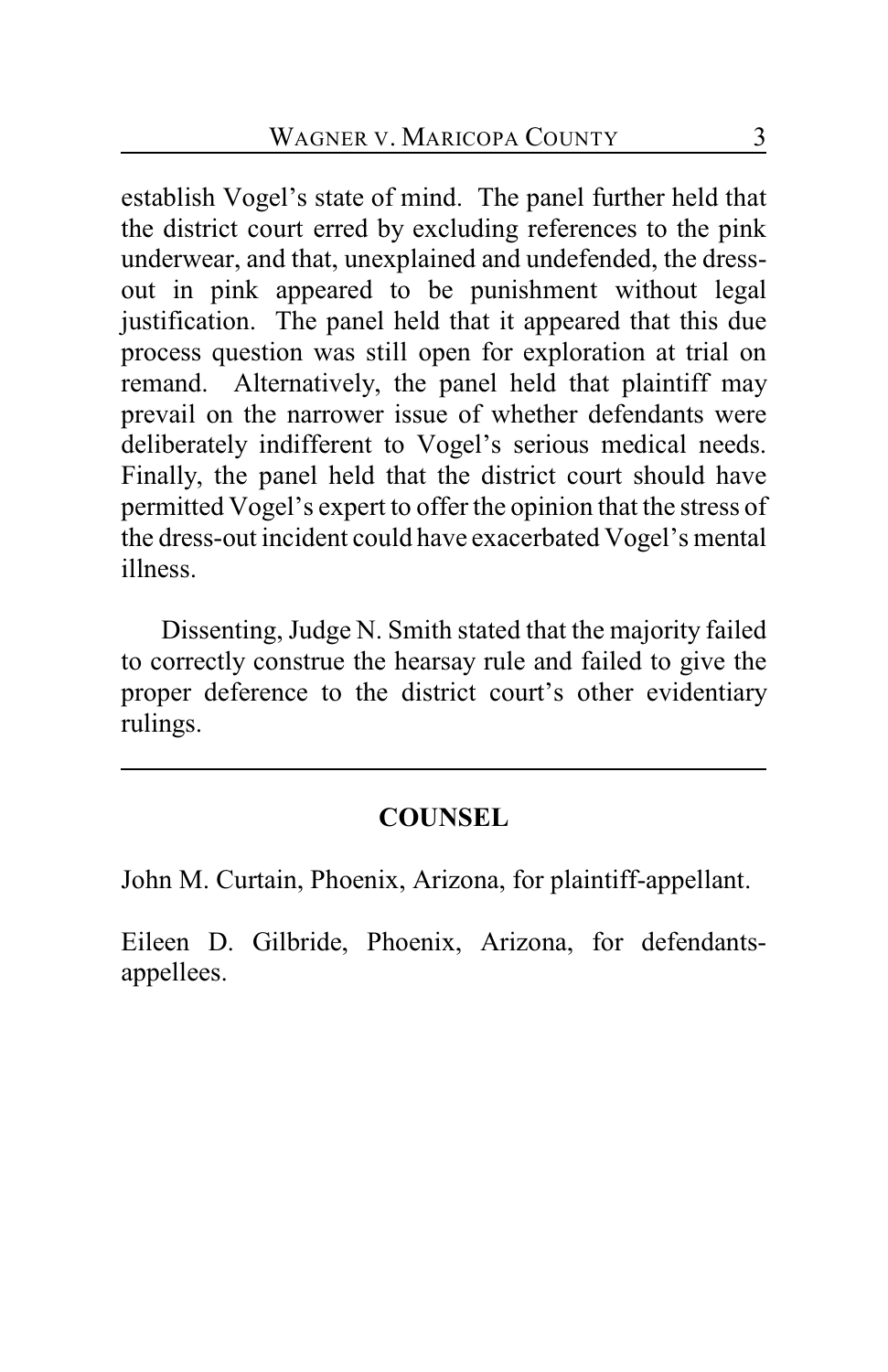#### **ORDER**

The opinion and dissent filed on March 7, 2012 are hereby WITHDRAWN.

The majority of the panel votes to deny the petition for rehearing. Judge N.R. Smith votes to grant the petition for rehearing and petition for rehearing en banc. Judge Noonan and Judge Block recommend denying the petition for rehearing en banc.

The full court has been advised of the petition for rehearing en banc, and no judge of the court has requested a vote on whether to rehear the matter en banc. Fed. R. App. P. 35.

The petition for rehearing is DENIED and the petition for rehearing en banc is DENIED.

## **OPINION**

NOONAN, Circuit Judge:

The central figure in this case, Eric Vogel, suffered from mental illness. Our system of laws is administered by rational human beings. It has always been a challenge to the legal system to interact with the irrational.

Yvon Wagner, as the personal representative of the estate of her brother, Eric Vogel, appeals the judgment of the district court in favor of the defendants, County of Maricopa and Joseph Arpaio. We reverse the judgment and remand for a new trial.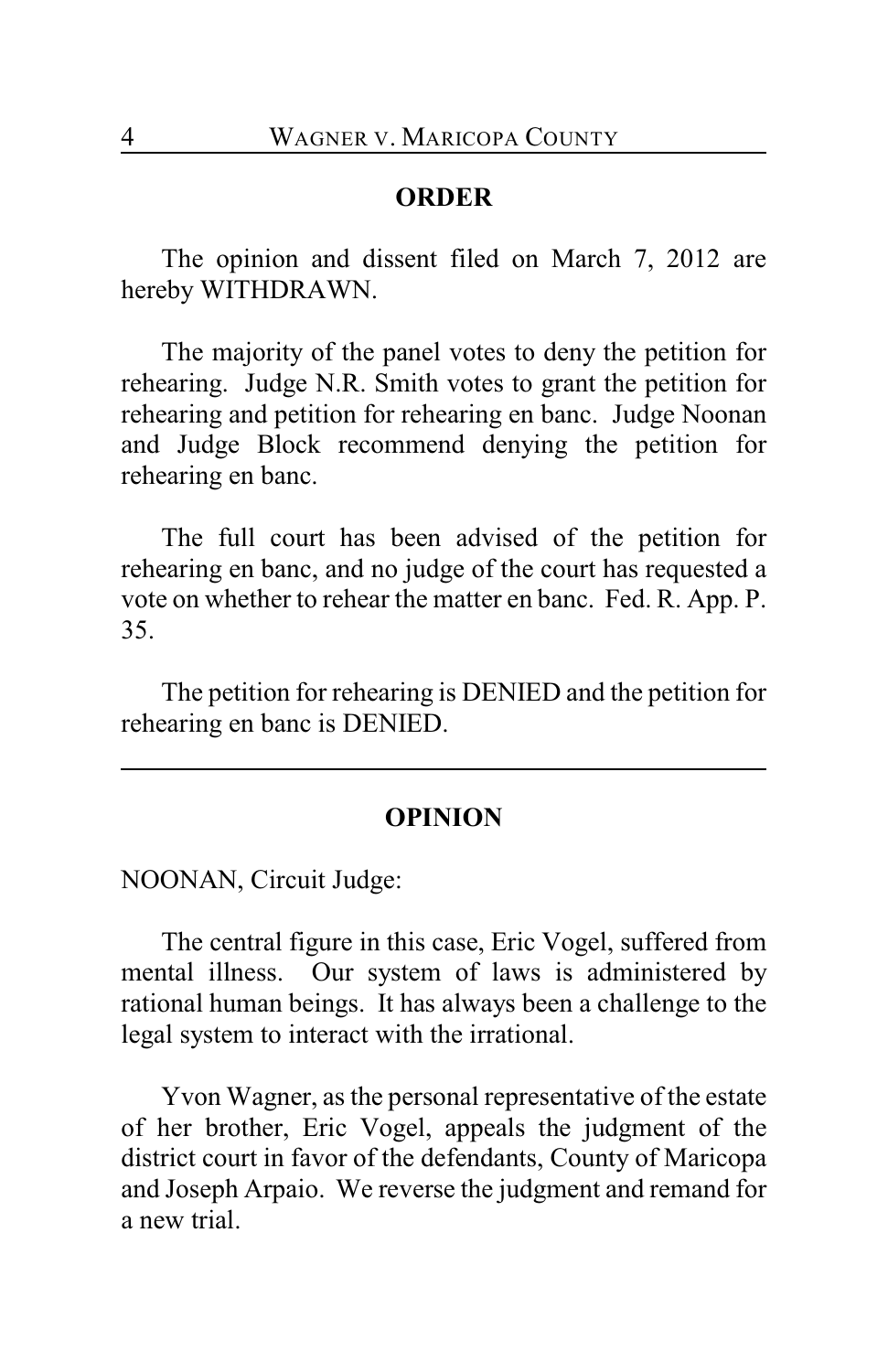### **FACTS**

Eric Vogel was born on December 21, 1964. By the age of six, he was showing signs of potential illness. His parents withdrew him from school when he was in the second grade, and he was thereafter home-schooled until he graduated from high school. He attended a community college for two semesters and part of a semester at Arizona State University. Thereafter, he simply lived at home.

Living at home, without further formal education, Vogel had no gainful employment and lived a remarkably restricted life. The windows of his home itself were covered with blankets and tape so that no one could see in. After his father's death or departure, he lived alone with his mother. He left the home no more than two or three times to attend the funerals of relatives. In October 2001, when Vogel was 36, his sister, Yvon Wagner, visited the home and found him to be delusional, imagining that a snake was around his neck.

On the morning of November 12, 2001, for no apparent reason, Vogel left his home. Police responded to a report of a burglar in the neighborhood and spotted Vogel as a possible suspect. The first officer on the scene struggled to get control of him while Vogel shouted, "Kill me." When a second officer arrived, Vogel stated that he, Vogel, must see the president. The police said they would accommodate him. He calmed down and they drove him to the Phoenix jail.

In Arizona, common jails are kept by the sheriff of the county. Ariz. Rev. Stat. § 31-101. Joseph Arpaio, as the sheriff of Maricopa County, kept the jail to which Vogel was brought.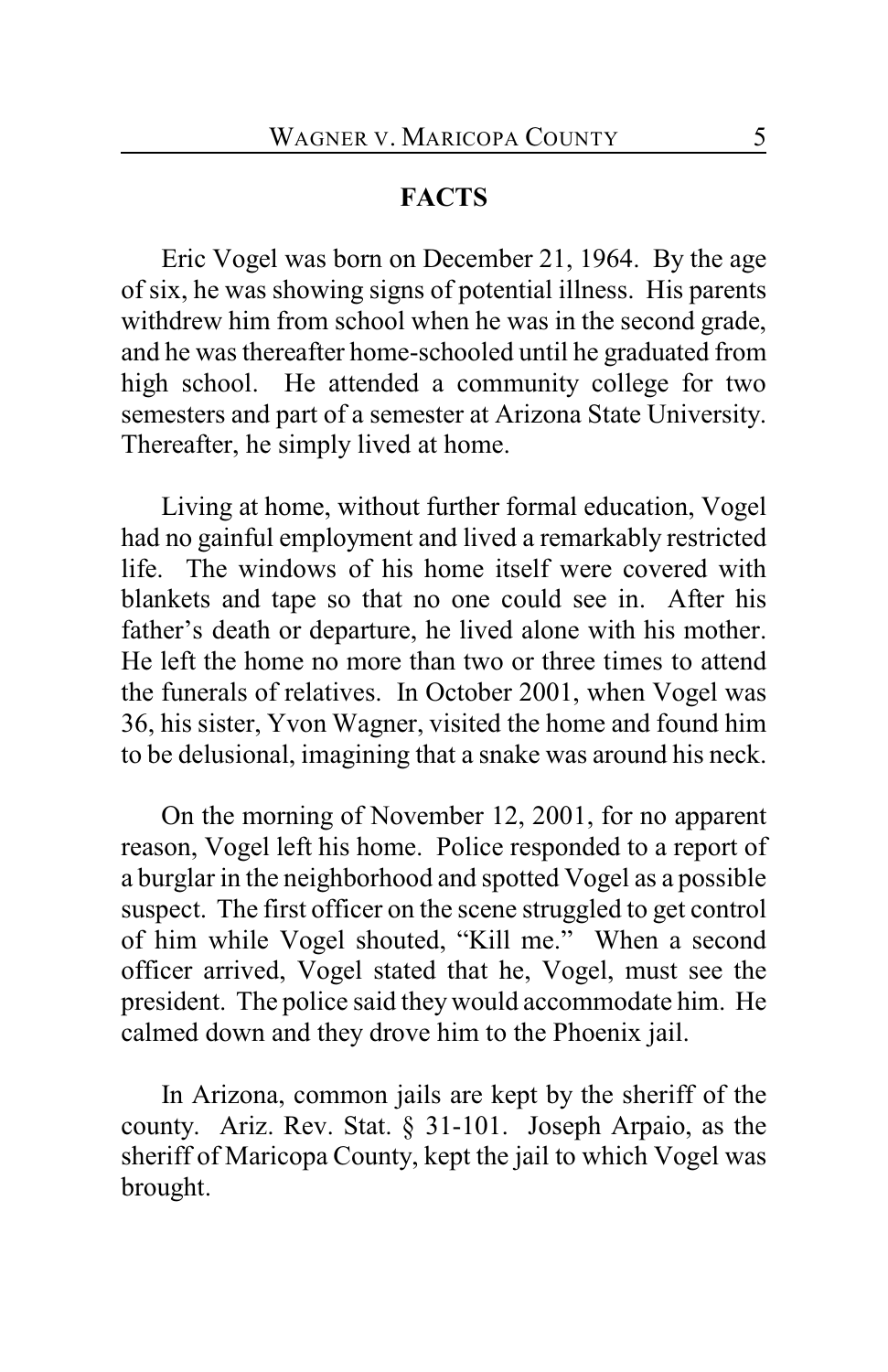Vogel was put under arrest for assaulting a police officer. He completed a medical questionnaire, indicating that he had high blood pressure but no other health problems. A classification counselor interviewed him and placed a psychiatric hold on him. A psychological counselor examined him and concluded that he needed psychiatric care.

He was put in an isolation cell with a huge window opening the cell to the view of the jailers and to inmates. The next morning, November 13, Vogel was assessed by a psychological counselor as disoriented, paranoid, and psychotic. He told her that he was at the World Trade Center getting messages from satellites. She obtained an order for his transfer to the inpatient psychiatric unit at the jail.

That afternoon, Vogel was informed that he must "dressout." In the argot of the jail, "to dress-out" was to change from one's civilian clothes to prison garb approved by Sheriff Arpaio. The prison outfit included pink underwear. Vogel declined to change.

The "dress-out" prison officer summoned assistance – four other officers, each to hold an arm or a leg while Vogel's clothes were changed. He was placed on the ground, stripped of all his clothes, and forced into the jail ensemble including the pink underwear. As the process went on, he shouted that he was being raped. The officers were aware that he was being transferred to the Psychiatric Unit. At the end of the "dress-out" Vogel was wheeled there in "a restraint chair."

Vogel received treatment for a week and was then bailed out by his mother. On December 6, 2001, he was in his mother's car when she had a minor traffic accident. The police were summoned. Before they arrived, however, Vogel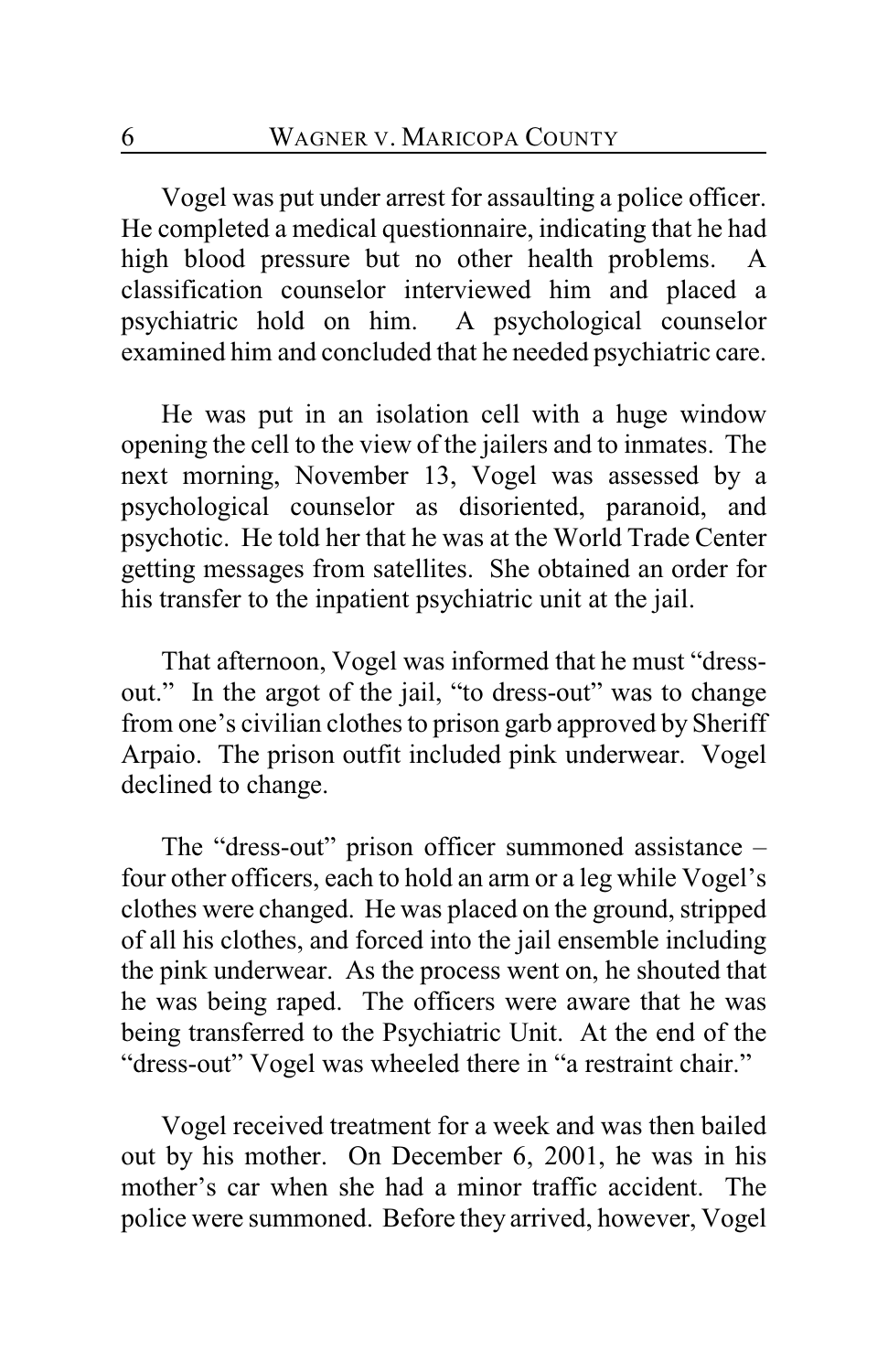left the scene and attempted to walk four or five miles to his home. He died the next day. The cause, according to the Maricopa County Medical Examiner, was acute cardiac arrhythmia.

## **PROCEEDINGS**

On December 6, 2002, Vogel's mother as representative of his estate began this action in Arizona Superior Court. It was removed by the defendants to the federal district court, which eventually returned the case to the state court. The plaintiff amended to assert a claim against the defendants for violation of 42 U.S.C. § 1983 by subjecting Vogel to an unreasonable search and seizure, denying due process and the equal protection of the laws, and acting with deliberate indifference to his serious medical needs. A claim was also asserted under the Americans with Disability Act, 42 U.S.C. § 12131, et seq., and the Rehabilitation Act of 1973, 29 U.S.C. § 794, as well as several claims under Arizona law. The case was transferred back to the federal district court.

In limine, the district court ruled that Vogel's mother and sister could not testify to what he told them about events at the jail. The court also ruled that counsel could not refer to "pink underwear" unless he could show that the record contained "credible evidence" that Vogel was aware of the color of the underwear. The court also precluded the testimony of the plaintiff's expert Dr. Spitz that Vogel's death was in part caused by the "dress-out," thereby preventing the issue of liability for the death from reaching the jury. The court also limited the testimony of Dr. Esplin.

Before trial began, Vogel's mother died and his sister Yvon Wagner replaced her as the representative of the estate.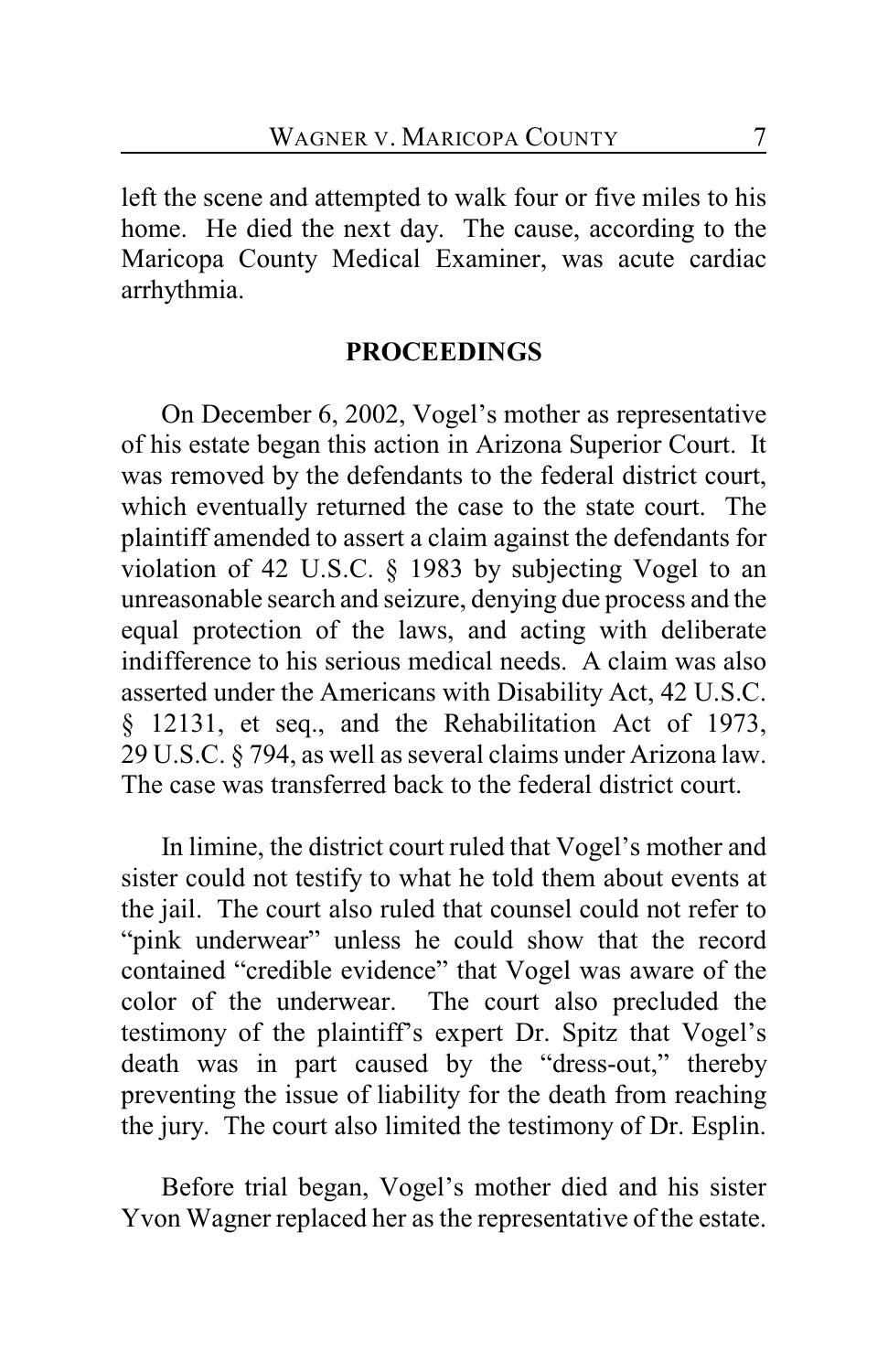At the close of the trial, the court denied plaintiff's counsel the opportunity to make a rebuttal.

The jury returned a verdict for the defendants on each count. This appeal followed.

### **DISCUSSION**

We review evidentiary rulings for abuse of discretion and reverse if the exercise of discretion is both erroneous and prejudicial. As Judge Smith points out, it is not entirely clear whether construction of a hearsay rule is a matter of discretion or a legal issue subject to de novo review. *Compare United States v. Stinson*, 647 F.3d 1196, 1210-11 (9th Cir. 2011), *with United States v. Ortega*, 203 F.3d 675, 682 (9th Cir. 2000). We need not resolve the ambiguity here because our conclusions would be the same under either standard. We begin with the ruling limiting the testimony of Yvon Wagner.

**Exclusion of Wagner's testimony.** Wagner in her deposition stated:

> He [her brother] felt he was being raped. He felt one of the officers attempted to put his penis in his mouth and that he had to keep his mouth so tight that he bruised his outer lips to avoid being accosted that way.

> He was sure they were going to rape him. He hollered to people. He was sure that all the inmates heard him saying who he was and that he was being raped and please help him.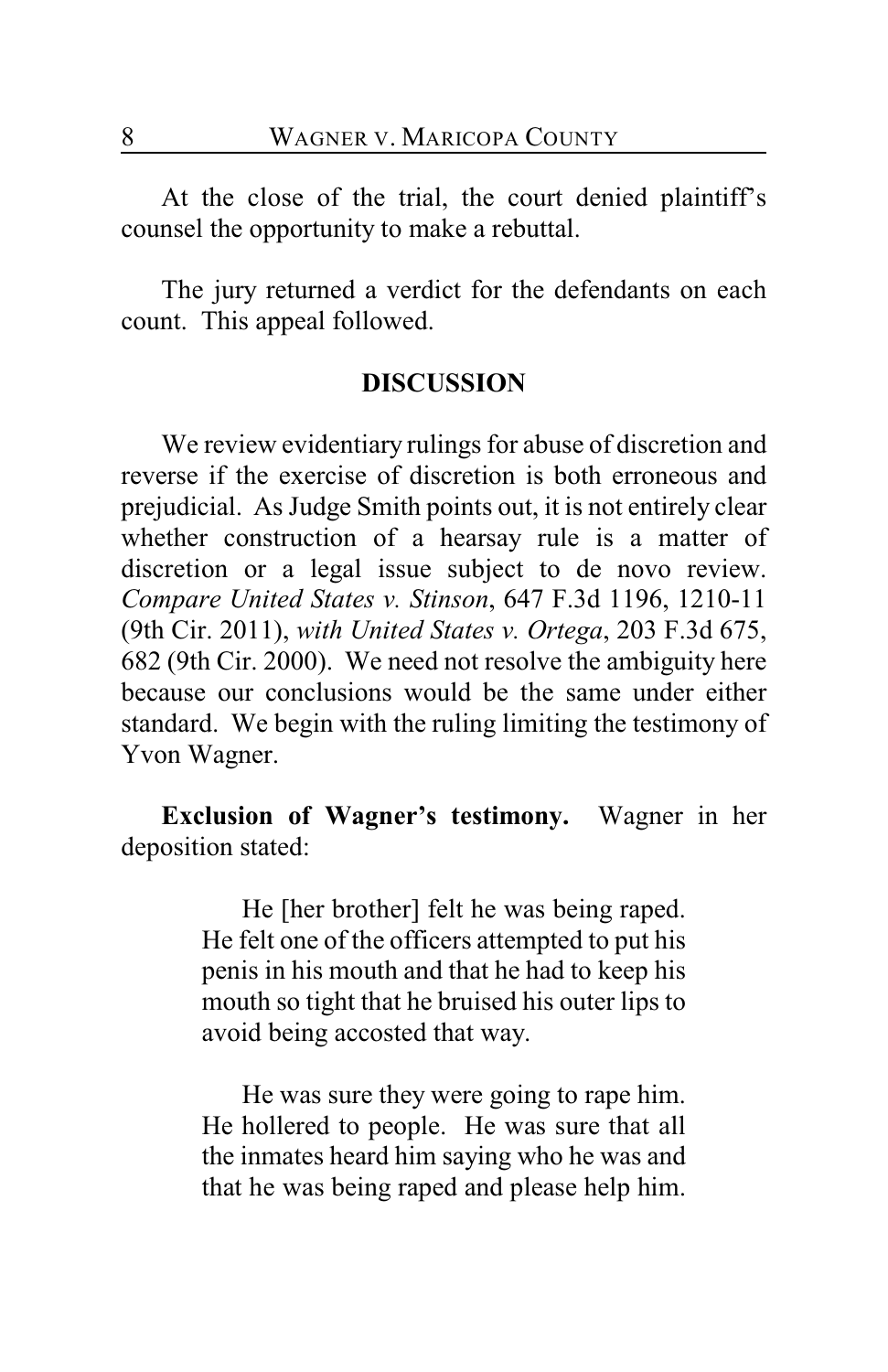And they were, you know, have [sic] a party at his expense. . . .

He believed he had been raped. He believed somebody took their penis out of their pants and attempted to insert it in his mouth. And that's as close to – my brother was a virgin. He – 36 years old, never touched another woman. This was very, I'm sure, frightening for him.

In response to the motion in limine, Wagner made the same argument she makes now. She argued that her statements were

> not being offered to prove the details of the incident at the jail. Her testimony is not to prove an actual rape, but instead to show her brother's state of mind following his incarceration. Her testimony establish[es] the impact that the event had on Eric. Yvon can testify as to the statements he made, his tone of voice, and his state of mind in making them.

 Federal Rule of Evidence 803(3) excepts from the general exclusion of hearsay "statement[s] of the declarant's then-existing state of mind (such as motive, intent, or plan) or emotional, sensory, or physical condition (such as mental feeling, pain, or bodily health), but not including a statement of memory or belief to prove the fact remembered or believed[.]" The "declarant" is the person who made the outof-court statement. *See* Fed. R. Evid. 801(b).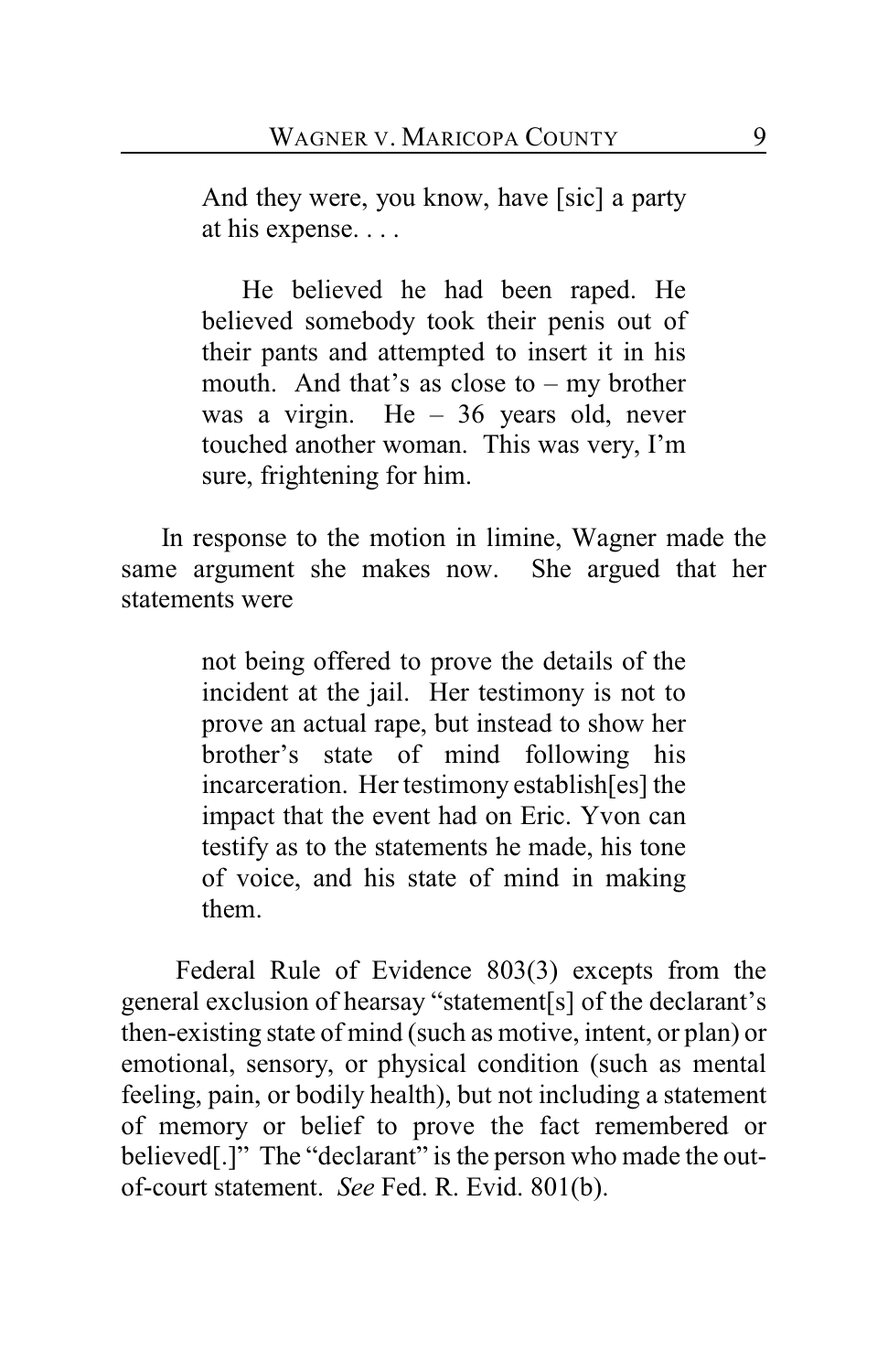Indisputably, Wagner could have testified at trial about the impact the jail incident had on Vogel, how his mood was following the incident, how disturbed he seemed, and even what he thought happened to him during the incident, all without putting inadmissible hearsay before the jury. None of this testimony would have been put forth in order to establish the truth of what he had said. Wagner proposed to testify about how extremely delusional Vogel was following the incident, and more importantly, the emotional impact the incident had on him, including how humiliated he now felt by the pink underwear. She was not asserting the truth of anything that Vogel said had happened to him in jail.

Her testimony was admissible not to prove "the fact remembered or believed" but the "mental feeling" of Vogel. As our dissenting colleague points out, the limiting language of Rule 803(3) bars "'statements as to why [the declarant] held the particular state of mind, or what he might have believed that would have induced the state of mind.'" *United States v. Emmert*, 829 F.2d 805, 810 (9th Cir. 1987) (quoting *United States v. Cohen*, 631 F.2d 1223, 1225 (5th Cir. 1980)). The bar applies only when the statements are offered to prove the truth of the fact underlying the memory or belief. In *Emmert*, for example, the defendant sought to introduce his out-of-court statement that "he was scared because of the threats made by the agents." 829 F.2d at 810.

Here, Vogel's statements to his sister were offered to establish his state of mind, not that he was raped or that he went through the dress-out procedure. The statements were offered to show his state of mind at the time of the conversation, thus satisfying any contemporaneity requirement. *See United States v. Ponticelli*, 622 F.2d 985, 991 (9th Cir. 1980), *overruled on other grounds by United*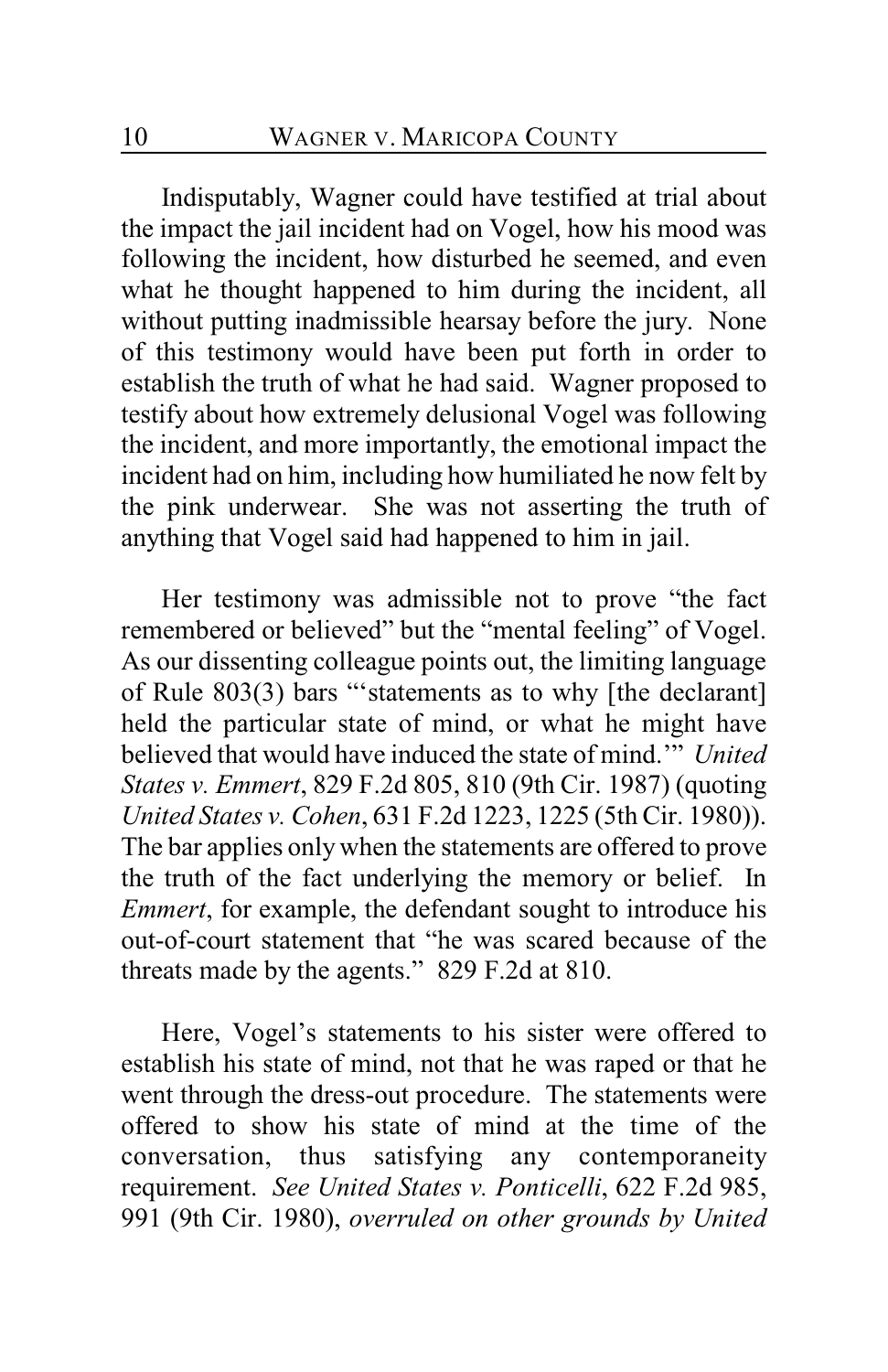*States v. De Bright*, 730 F.2d 1255, 1259 (9th Cir. 1984) (en banc). That Vogel was subjected to the dress-out was established by the testimony of the defendants' employees. The jury could infer the connection between the dress-out and Vogel's mental state. Exclusion of this evidence was erroneous.

The defense argument that Wagner lacked personal knowledge is mistaken. She had personal knowledge of how Vogel had been impacted by the incident. She testified as a percipient of what she had observed.

The court curtailed Yvon Wagner's testimony further by not permitting her to testify to Vogel's conversation with her where he gave his sense of humiliation at being forced to wear pink underwear or his sense of having been subjected to a rape. The court banned any testimony mentioning "rape" or "gang rape" unless counsel showed that the terms were not "unduly prejudicial." As already noted, the court excluded reference to the color of the clothes put on Vogel unless there was credible evidence that "Vogel was aware of the color of the jail-issued underwear."

The rulings as to "rape" and "gang rape" misconceived any testimony Wagner would have offered. She would have used the words to show her brother's present state of mind, not his past experience.

As to testimony of Vogel's perception of the color, Wagner's testimony was to the current state of her brother's mind when he spoke to her. His mind was focused on the implications of being dressed in pink. That he had been dressed in pink was not a delusion. It was a fact, essential to his experience and to the Estate's deliberate indifference and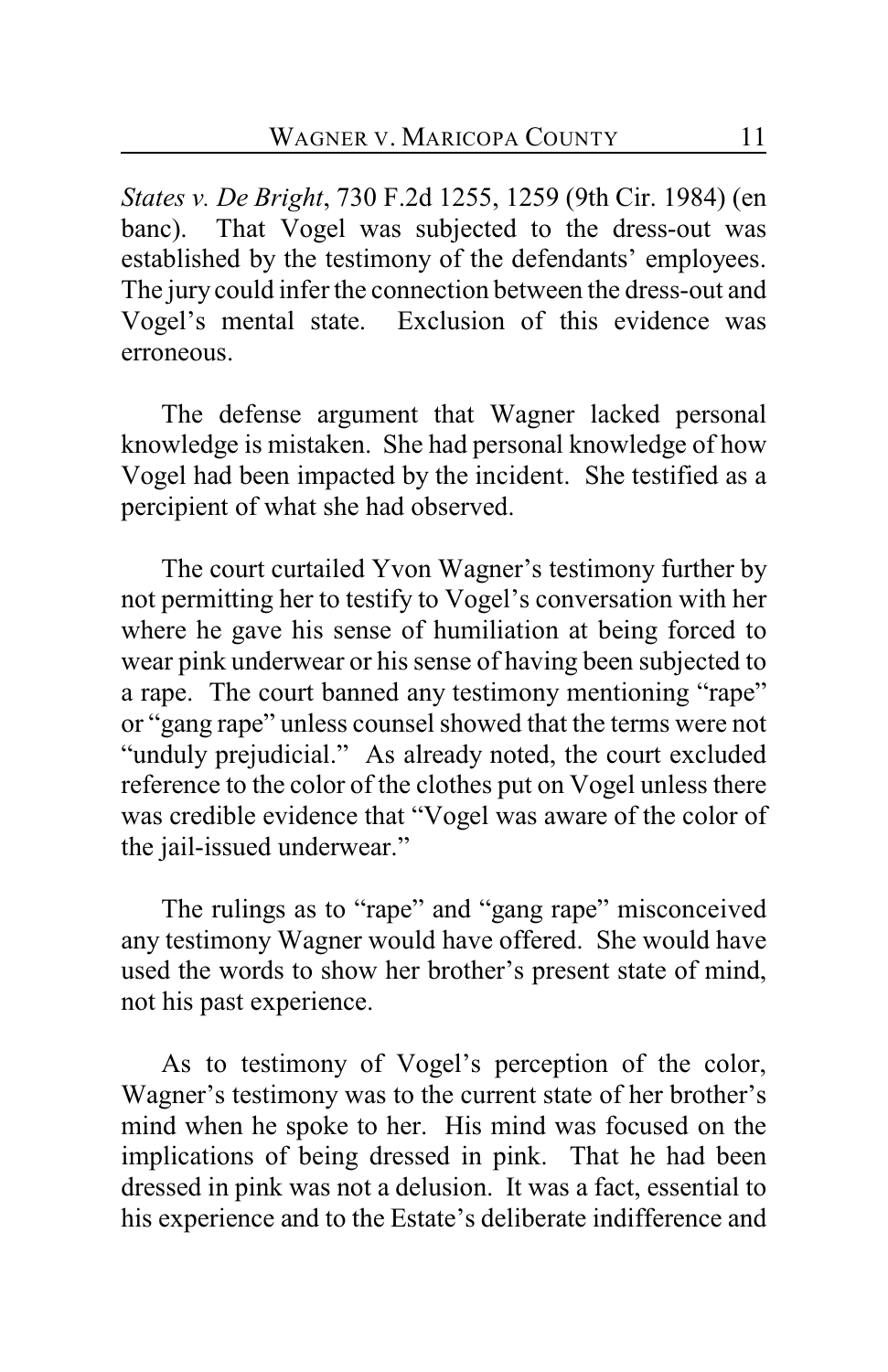due process claims. The jury was asked to evaluate whether the jail's measures were taken in furtherance of a legitimate goal or whether they were, instead, punitive. The exclusion of any mention of "pink underwear" or "rape" delivered a second blow to the plaintiff's case.

That Vogel was delusional does not mean that he was incapable of seeing. If you pricked him, he bled. As his eyes saw the pink, his mind made the association of the color. So at least a jury could infer from the impact of the dress-out on Vogel, an impact apparent from his conversation with his sister.

**Exclusion of references to the color pink.** When a color of such symbolic significance is selected for jail underwear, it is difficult to believe that the choice of color was random. The County offers no penological reason, indeed no explanation whatsoever for its jail's odd choice. Given the cultural context, it is a fair inference that the color is chosen to symbolize a loss of masculine identity and power, to shame and stigmatize the male prisoners as feminine.

Unpleasant physical measures  $-e.g.,$  a strip search – may be necessary to secure the safety of an institution even though they impinge on the dignity of innocent inmates. *Bull v. City and County of San Francisco*, 595 F.3d 964 (9th Cir. 2010) (en banc). As the Supreme Court has explained:

> [I]f a particular condition or restriction of pretrial detention is reasonably related to a legitimate governmental objective, it does not, without more, amount to "punishment." Conversely, if a restriction or condition is not reasonably related to a legitimate goal--if it is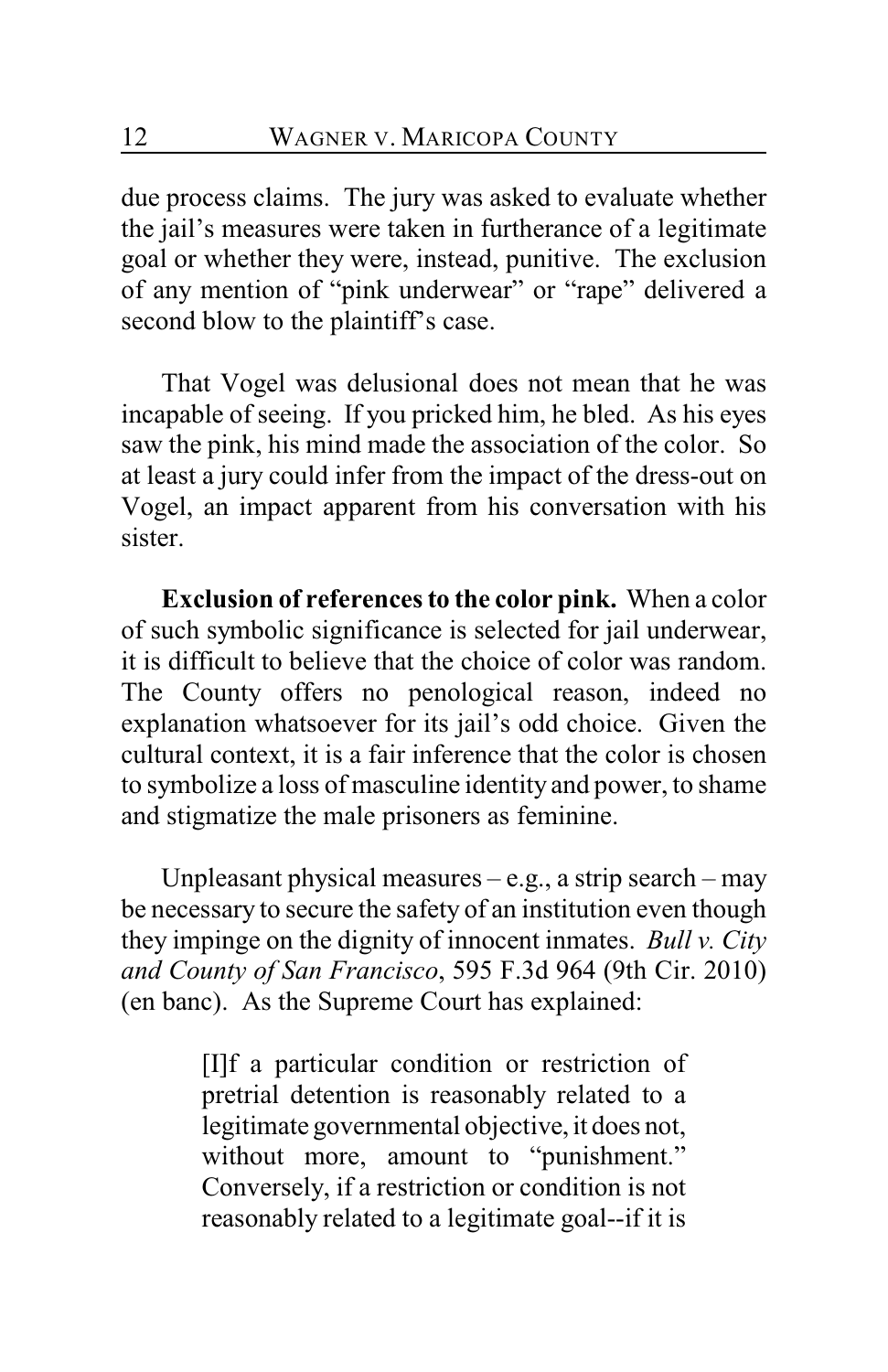arbitrary or purposeless--a court permissibly may infer that the purpose of the governmental action is punishment that may not constitutionally be inflicted upon detainees *qua* detainees.

*Bell v. Wolfish*, 441 U.S. 520, 539 (1979) (citations omitted). Unexplained and undefended, the dress-out in pink appears to be punishment without legal justification.

It appears to us that this due process question is still open for exploration at trial on remand. Alternatively, the plaintiff may prevail on the narrower proposition that for the jail to apply this procedure automatically to a man its own staff had identified as in need of psychiatric treatment was in deliberate indifference to his serious medical needs. Because of the evidentiary rulings of the trial court, neither issue was properly presented to the jury.

**Medical experts.** Wagner presented Daniel Spitz, the chief medical examiner of Macomb County, Michigan, a county embracing southern Detroit. In his deposition Spitz had stated that he had conducted thousands of autopsies; that he had examined three to five cases where schizophrenia in relation to cardiac arrhythmia was the cause of death; and that there was forensic and psychiatric literature on the connection between schizophrenia and cardiac arrhythmia. He gave the opinion that the sudden and unexpected death of Vogel was due to cardiac arrhythmia intensified by an increase in schizophrenia and that that increase in schizophrenia was "likely" due to Vogel's recollection of his treatment at the jail and his fear of returning to it.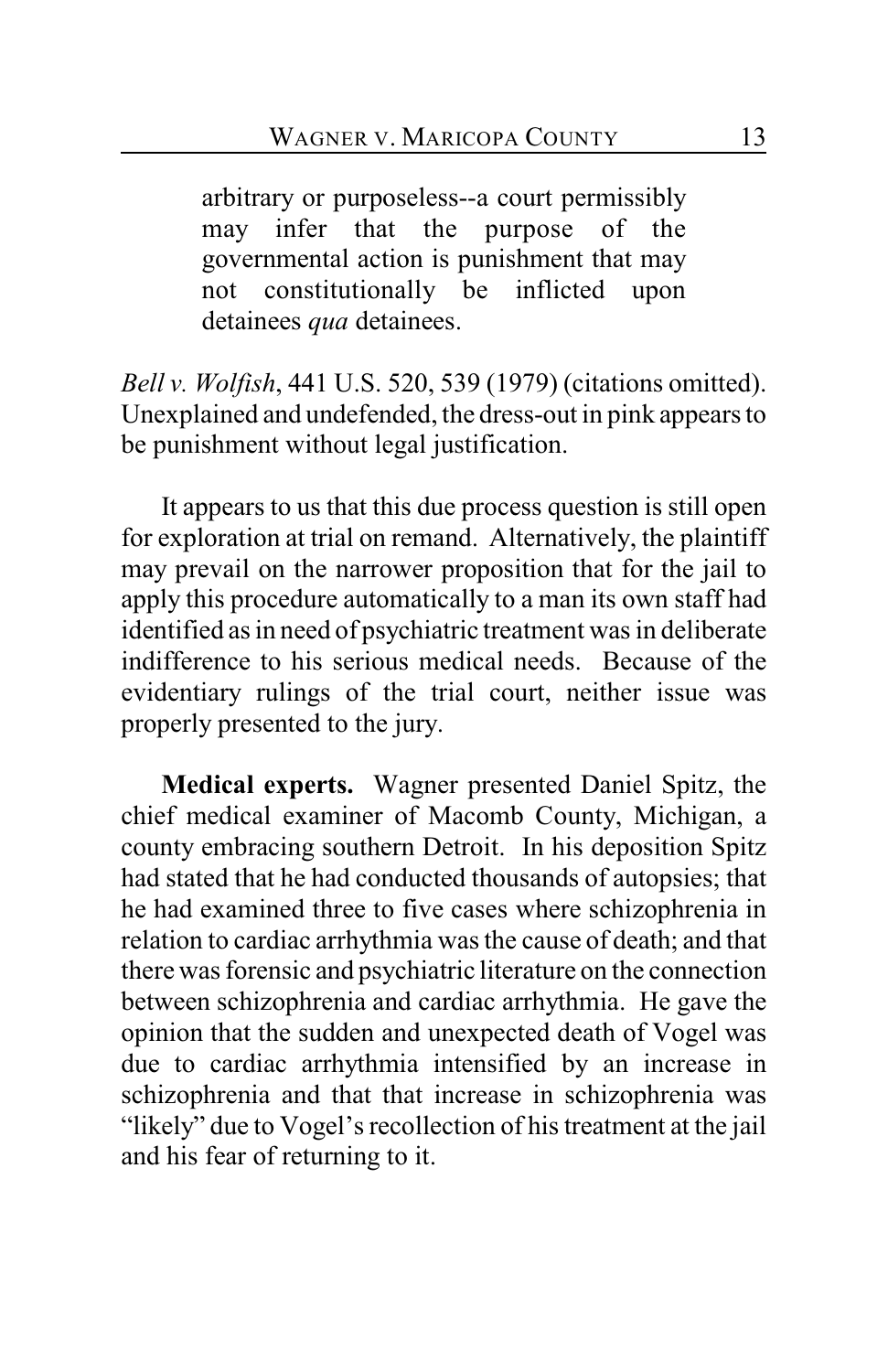The district court held that Dr. Spitz failed to meet the qualifications for an expert set by *Daubert v. Merrell Dow Pharmaceuticals, Inc.*, 509 U.S. 579 (1993). His testimony was excluded entirely.

The defense does not deny the foundation of Spitz's opinion. Its Reply Brief states: "No one disputes the general proposition that persons with severe schizophrenia have an increased incidence of the kind of arrhythmia that killed Vogel. Everyone agrees that Vogel's underlying mental illness was the factor that induced the cardiac arrhythmia." The defendants deny that anyone could determine what caused the particular increase in the arrhythmia that killed Vogel.

The purpose of expert testimony is to "assist the trier of fact to understand the evidence or to determine a fact in issue" by providing opinions on "scientific, technical, or other specialized knowledge<sup>[.]"</sup> Fed. R. Evid. 702 (2008). To guard against the risk that jurors will accept an expert's testimony simply because he or she is an expert, a district court must ensure that all expert testimony is "not only relevant, but reliable." *Daubert*, 509 U.S. at 589 (1993); *see also Kumho Tire Co., Ltd. v. Carmichael*, 526 U.S. 137, 147 (1999) (holding that *Daubert* applies to "all expert testimony"). The test for reliability is flexible and depends on the discipline involved. *See Kumho*, 526 U.S. at 150. "[T]he law grants a district court the same broad latitude when it decides *how* to determine reliability as it enjoys in respect to its ultimate reliability determination." *Id.* at 142.

The district court's decision to exclude Dr. Spitz's opinion as to a likelihood that the dress-out procedure actually caused Vogel's death was a reasonable application of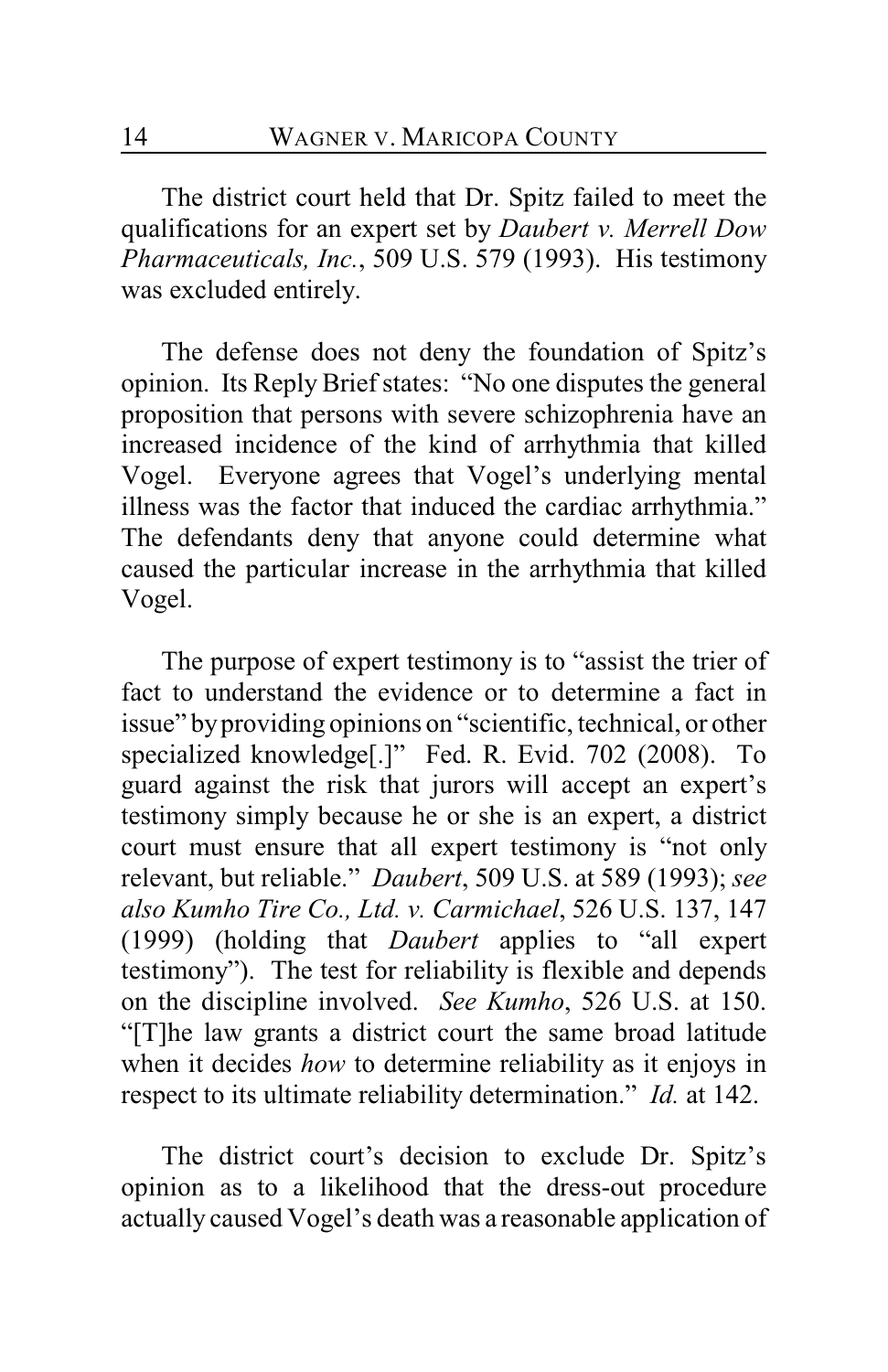*Daubert*. This opinion by Dr. Spitz was not supported by the typical *Daubert* factors—testing, peer review and general acceptance. Dr. Spitz did not explain, for example, how the generally accepted facts,  $-$  (1) that the incidence of cardiac arrhythmia is disproportionately high among schizophrenics and (2) that stress can render the condition fatal – allowed him to determine the specific event that triggered Vogel's death. Nor did he explain how having seen four or five cases of fatal cardiac arrhythmia in schizophrenics helped him reach his conclusion.

Generally accepted facts and experience might lead a medical expert to reliably opine (as Dr. Ehrlich did) that the dress-out procedure *could have* been a triggering stressor. Although Dr. Spitz's and Dr. Ehrlich's opinions are similar in that respect, Dr. Spitz went farther and offered an opinion as to an actual cause. It is this leap that dispositively distinguishes the two experts.

However, the district court should not have excluded Dr. Spitz's testimony in its entirety. Dr. Spitz should have been permitted to offer the opinion that the stress of the dress-out incident *could have* exacerbated Vogel's mental illness. From this, the jury could infer that the dress-out was a cause of the heart attack. It was for the jury, not for the court as gatekeeper, to determine whether or not the stress of the incident was an actual cause of Vogel's heart attack.

The plaintiff also offered the testimony of Phillip Esplin, a Phoenix psychologist. Esplin had originally been proposed as a witness by the County and had prepared a report as required by Fed. R. Civ. P. 26(a)(2). Taking his deposition, Wagner found his testimony favorable to her position and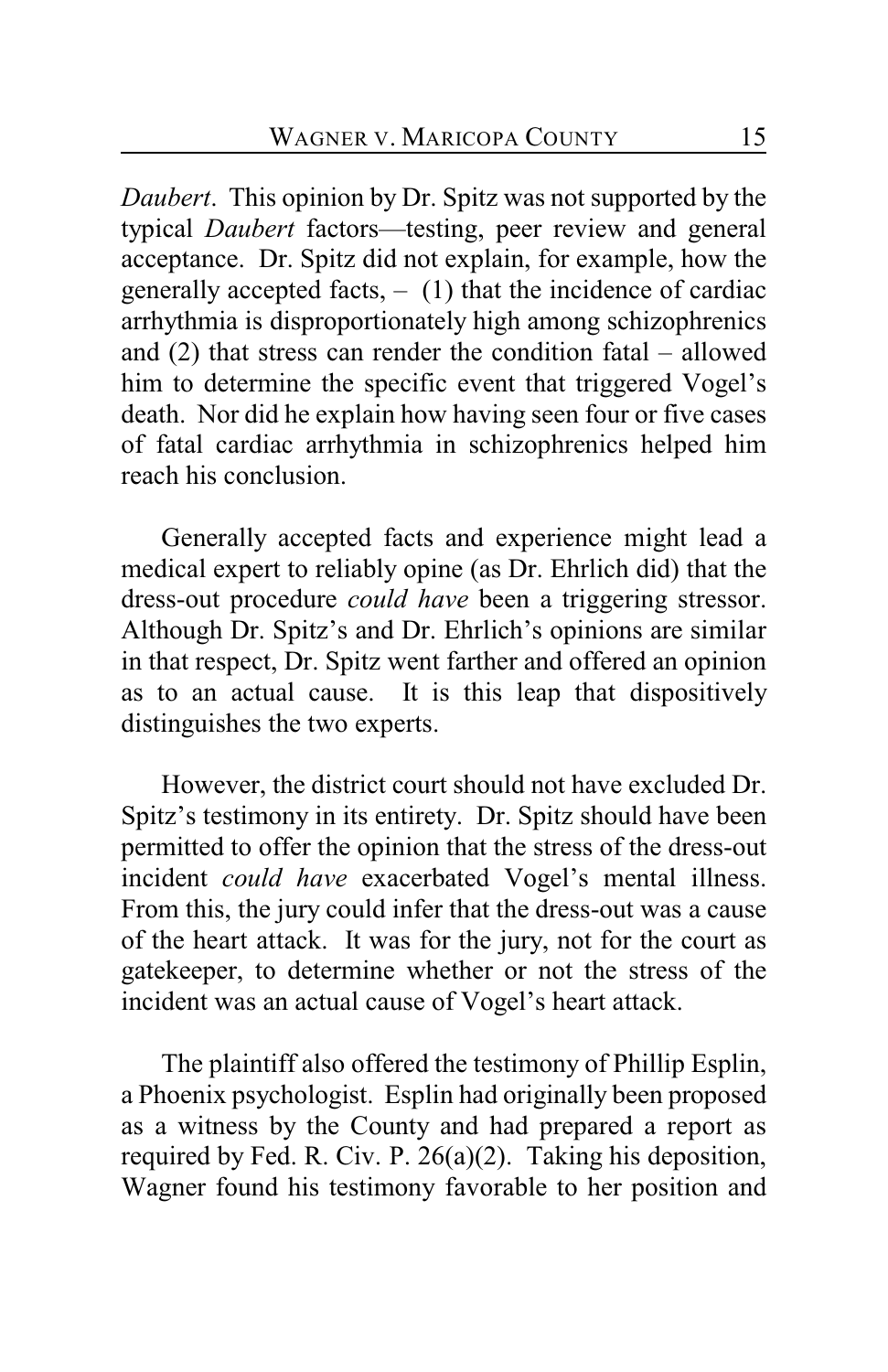sought him as a witness at trial. The district court permitted but significantly curtailed his testimony.

In both of its rulings the district court pointed out the dependence of the two proposed experts on Wagner's reported conversations with her brother. As the district court excluded Wagner's testimony as to the conversations, so it found that the experts could not base their opinions upon Wagner's accounts. As we have already indicated, the exclusion of testimony showing Vogel's state of mind was both error and prejudicial to the plaintiff. It was equally error and prejudicial to exclude the two experts' opinions based on that testimony.

**Argument to the Jury.** The district court abruptly eliminated the plaintiff's opportunity for rebuttal argument. No good reason was given for this disappointment of the plaintiff's legitimate expectation. If the court intends to restrict rebuttal, the litigants should be so advised prior to the argument.

Counsel for the county suggested that Vogel's family had not provided adequate care for Eric Vogel. The argument was irrelevant and improper.

For the reasons stated, the judgment of the district court is REVERSED and the case is REMANDED for proceedings in accordance with this opinion.

N.R. SMITH, Circuit Judge, dissenting:

In its opinion, the majority fails to correctly construe the hearsay rule and fails to give the proper deference to the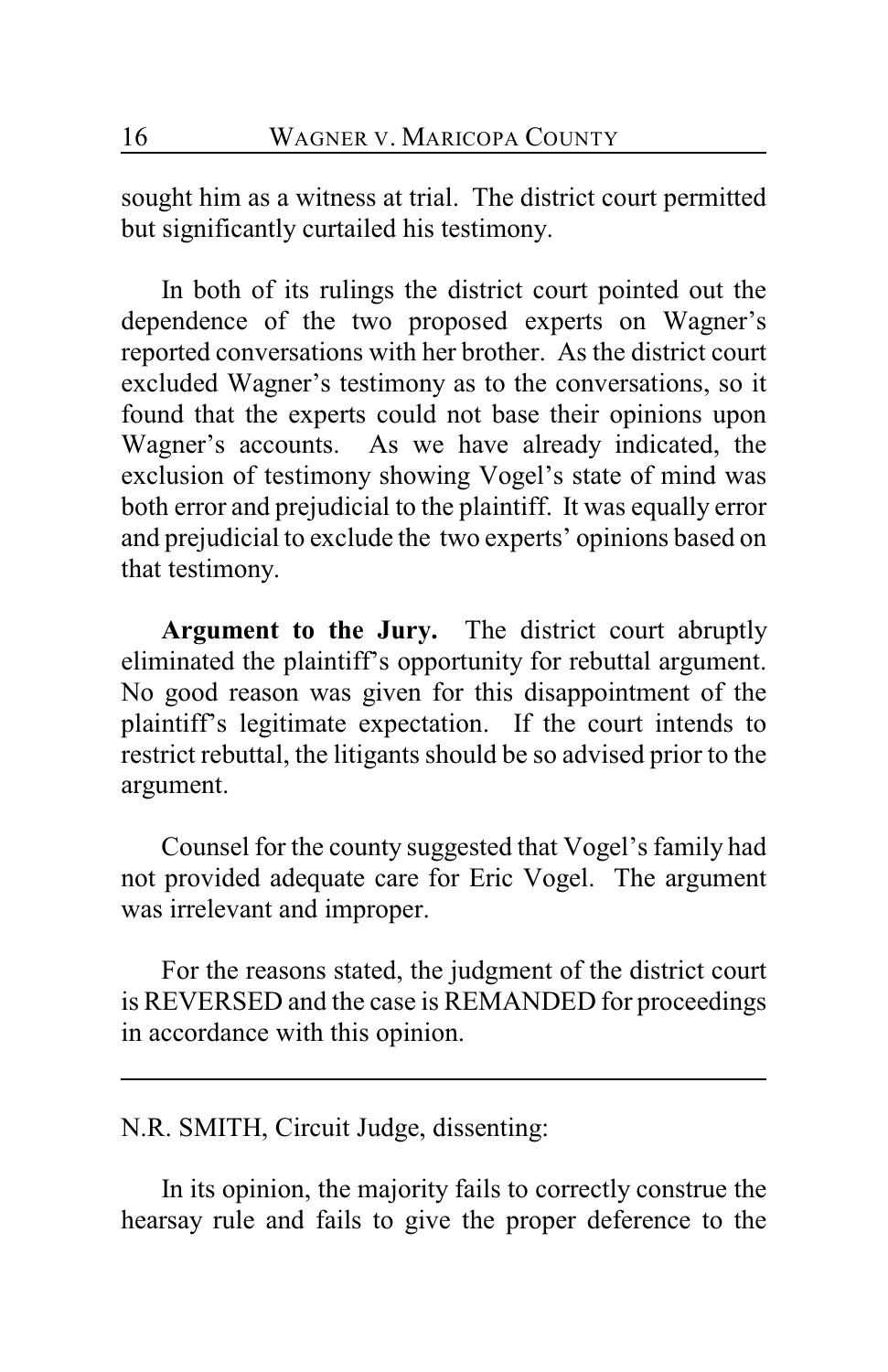district court's other evidentiary rulings. I must therefore dissent because:

1. Assuming (but not deciding) that a de novo standard of review applies when determining whether a statement is hearsay, the majority fails to properly construe the hearsay rule. Under the hearsay rule, statements asserting a declarant's beliefs are hearsay, if offered to prove the declarant's belief or offered for a purpose that requires the declarant to believe the matters asserted are true. Therefore, the district court did not err in concluding that Yvon Wagner's testimony was hearsay.

2. The majority fails to apply the "substantially deferential" abuse of discretion test, recently elucidated by our en banc panel in *United States v. Hinkson*, 585 F.3d 1247, 1262 (9th Cir. 2009) (en banc), for the remaining evidentiary issues appealed here. Though an appellate jurist may have ruled differently on these issues, "we may not simply substitute our view for that of the district court, but rather must give the district court's findings deference." *Id.* 

### **I.**

#### **STANDARD OF REVIEW**

 This circuit's case law is not entirely clear regarding whether we review de novo a district court's decision that a statement is or is not hearsay. *Compare United States v. Stinson*, 647 F.3d 1196, 1210 (9th Cir. 2011) ("We review a district court's evidentiary rulings for abuse of discretion."), *and United States v. Tran*, 568 F.3d 1156, 1162 (9th Cir. 2009) (applying an abuse of discretion standard in determining whether a statement is hearsay under Rule 801),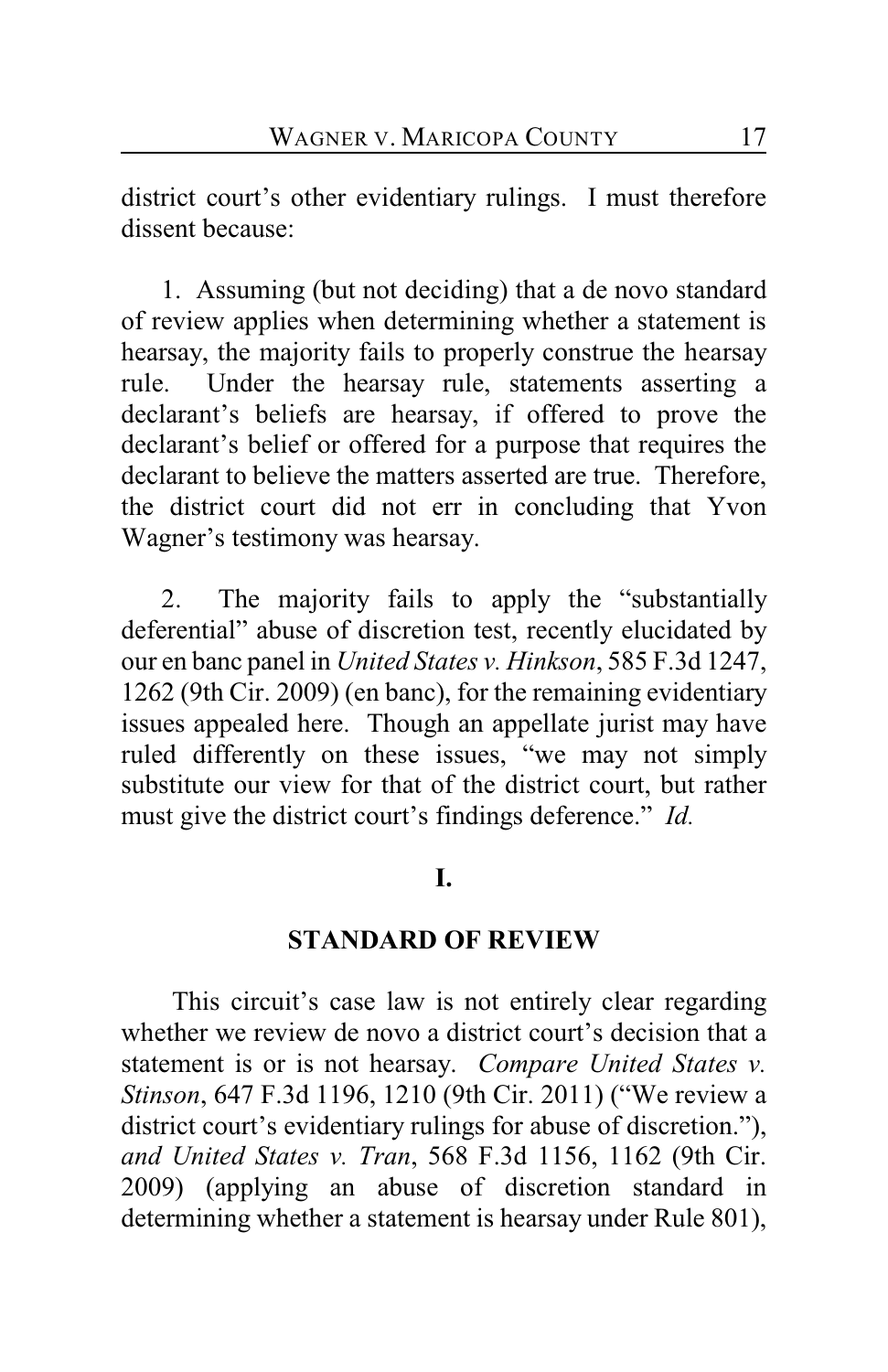*with Mahone v. Lehman*, 347 F.3d 1170, 1173–74 (9th Cir. 2003) ("We review the district court's construction of the hearsay rule de novo . . . ." (quoting *Orr v. Bank of Am., NT & SA*, 285 F.3d 764, 778 (9th Cir. 2002))), *United States v. Collicott*, 92 F.3d 973, 978–82 (9th Cir. 1996) (holding that the district court erred, because the statements at issue were hearsay and not admissible under Rule 801(d)(1)(B), never mentioning whether the district court abused its discretion, but rather seems to have reviewed the hearsay determination de novo), *and United States v. Warren*, 25 F.3d 890, 894–95 (9th Cir. 1994) (held that the statements at issue were admissible under Rule  $801(d)(2)(A)$  because they were not hearsay, with no mention of an abuse of discretion).

The Second Circuit and Sixth Circuit have held that a district court's determination whether a statement is hearsay is reviewed de novo. *United States. v. Ferguson*, 653 F.3d 61, 86 (2d Cir. 2011); *Biegas v. Quickway Carriers, Inc.*, 573 F.3d 365, 378–381 (6th Cir. 2009). *But see Trepel v. Roadway Exp., Inc.*, 194 F.3d 708, 716–17 (6th Cir. 1999) ("Therefore, in disregard of our heretofore well-settled precedent that hearsay evidentiary rulings are reviewed de novo, we shall review the district court's ruling for an abuse of discretion." (citation omitted)).

We review the district court's remaining evidentiary rulings for abuse of discretion. *Gen. Elec. Co. v. Joiner*, 522 U.S. 136, 141 (1997). We do not reverse evidentiary rulings unless the rulings are "manifestly erroneous *and* prejudicial." *Orr*, 285 F.3d at 773. "This includes the exclusion of evidence under a hearsay rule." *Stinson*, 647 F.3d at 1210. We also review the district court's handling of closing arguments for an abuse of discretion.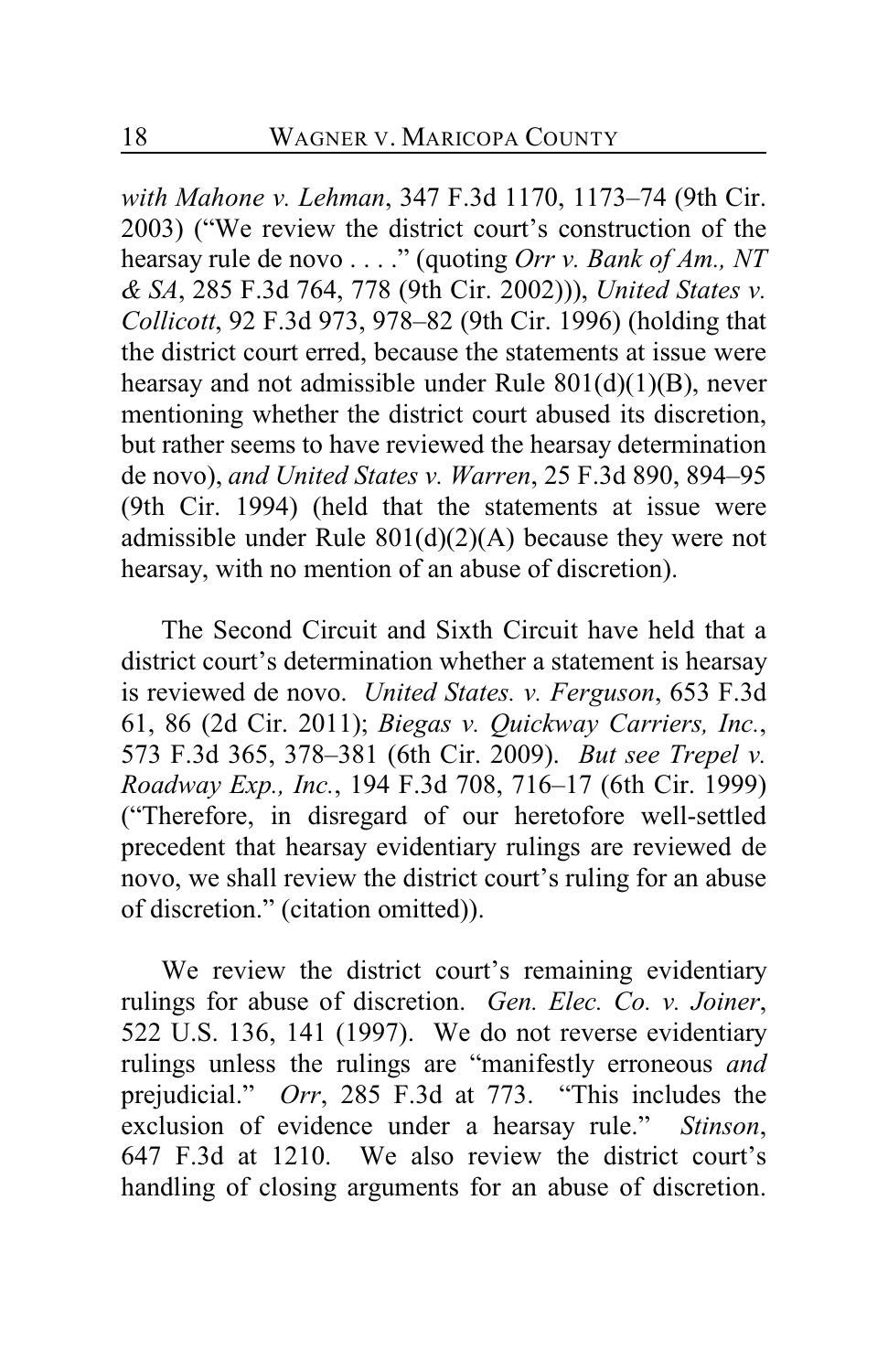### *United States v. Lazarenko*, 564 F.3d 1026, 1043 (9th Cir. 2009).

Our circuit employs a "significantly deferential" two-step test to determine whether a district court abused its discretion. *Hinkson*, 585 F.3d at 1262. The first step "is to determine de novo whether the trial court identified the correct legal rule to apply to the relief requested." *Id.* If so, the second step "is to determine whether the trial court's application of the correct legal standard was (1) 'illogical,' (2) 'implausible,' or (3) without 'support in inferences that may be drawn from the facts in the record.'" *Id.* (quoting *Anderson v. City of Bessemer City, N.C.*, 470 U.S. 564, 577 (1985)). "If any of these three apply, only then are we able to have a 'definite and firm conviction' that the district court reached a conclusion that was a 'mistake' or was not among its 'permissible' options, and thus that it abused its discretion by making a clearly erroneous finding of fact." *Id.* In other words, "we do not automatically *reverse* a district court's factual finding if we decide a 'mistake has been committed.'"  *Id.* at 1263.

#### **II.**

#### **WAGNER'S TESTIMONY**

The majority first concludes that the district court erred by excluding testimony from Vogel's sister, Yvon Wagner, regarding statements made by Vogel (who was deceased before trial).<sup>1</sup> Wagner would have testified regarding Vogel's

<sup>&</sup>lt;sup>1</sup> Wagner would have testified that Vogel (1) said the detention officers dressed him in "pink underwear, in pink slippers and, again, at his expense they were accosting him" during the dress-out procedure; (2) believed he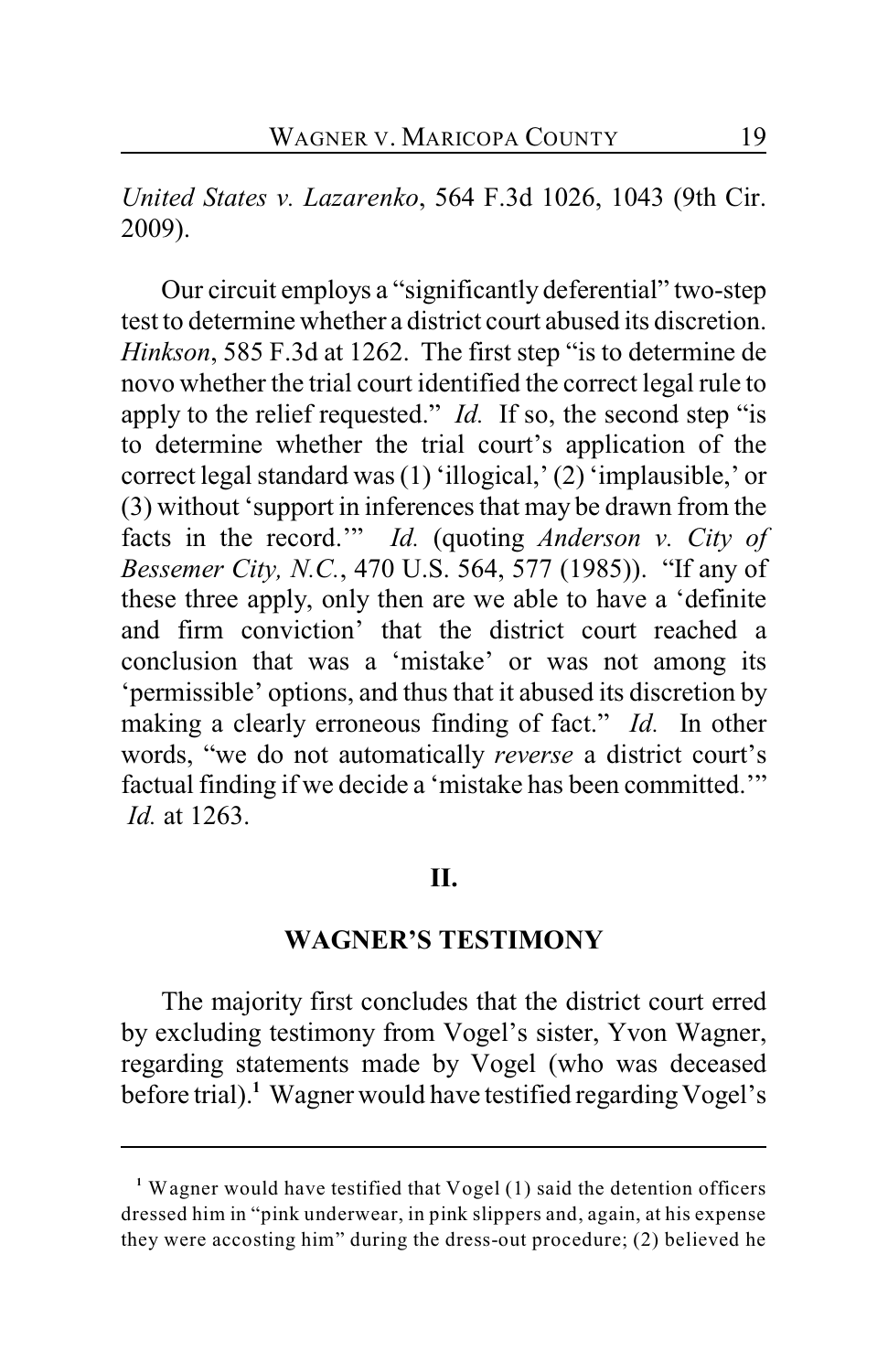thoughts and beliefs during the dress-out procedure based on statements Vogel purportedly made—after the fact—to Wagner. The majority finds that the district court erred, apparently as a matter of law, no matter whether the standard of review is de novo or abuse of discretion. The majority erroneously concludes that Wagner's testimony was not offered to prove what Vogel asserted.

### **A. Wagner's testimony was hearsay evidence**

The Estate argues that Wagner's testimony was not hearsay, because it was not offered to prove the details of the dress-out procedure (i.e., that Vogel was actually raped). Instead, the Estate argues that Wagner's testimony was offered to show Vogel's state of mind following the dress-out procedure and the lasting impact the event had on Vogel following his release. The majority asserts that Wagner "was not asserting the truth of anything that Vogel said had happened to him in jail." Maj. Op. at 10. I disagree with both. Wagner's testimony was offered to prove the truth of the matter asserted—i.e., that Vogel believed the events he described happened. The district court did not incorrectly construe or apply the hearsay rule.

Hearsay "is a statement, other than one made by the declarant while testifying at the trial or hearing, offered in evidence to prove the truth of the matter asserted." Fed. R. Evid. 801(c). The majority agrees that, if Wagner's

had been raped; (3) "felt one of the officers attempted to put his penis in his mouth and that he had to keep his mouth so tight that he bruised his outer lips to avoid being accosted that way," and (4) believed the officers used the pink underwear to put him in a vulnerable position before a planned sex "party."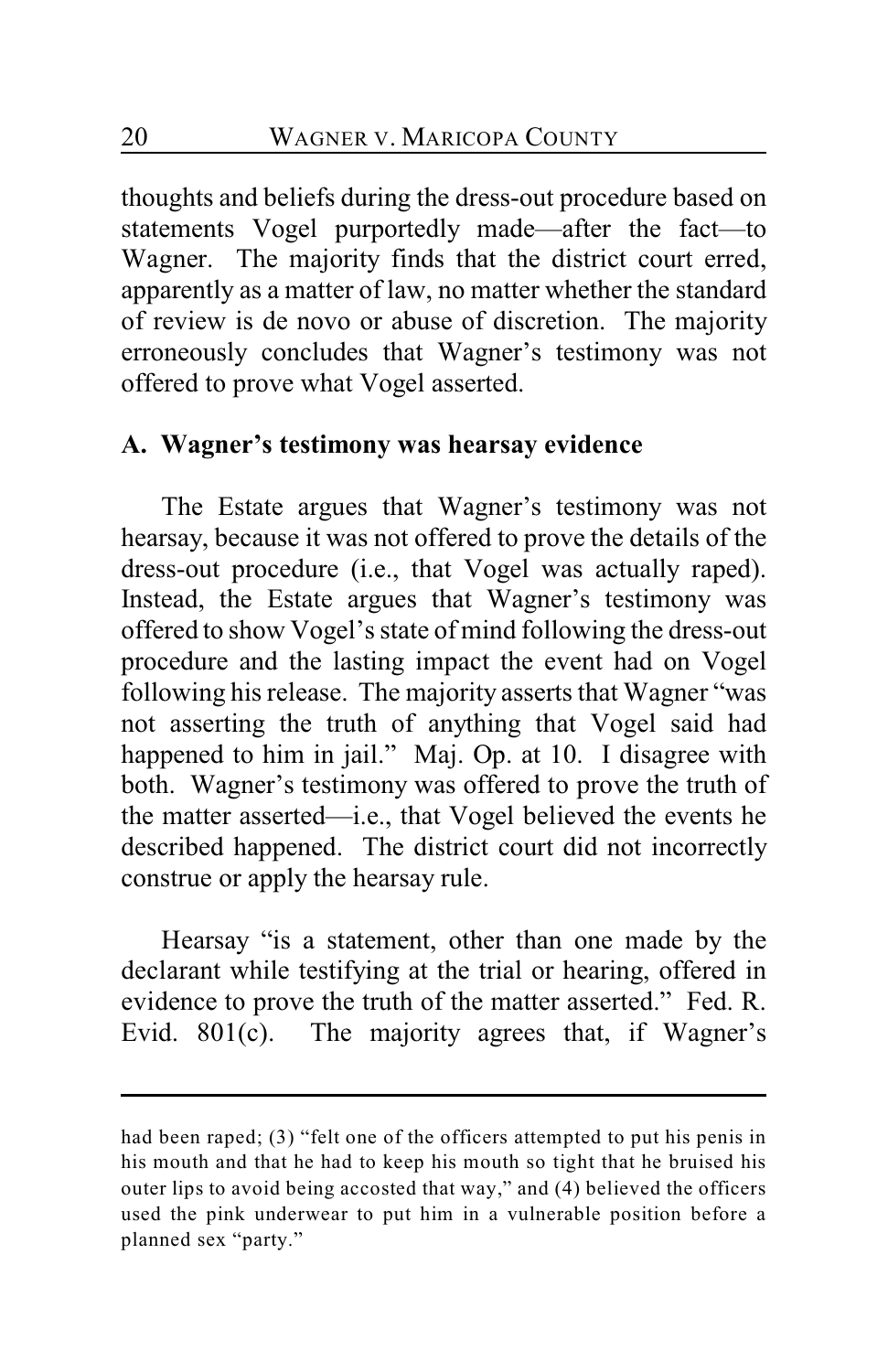testimony—including Vogel's statements that (1) he was forcibly undressed by detention officers, (2) he was dressed in pink underwear and slippers, (3) the officers "manhandled" him on the floor of his jail cell, and (4) he called out to other inmates for help—were offered for the truth of the matter asserted, it would be hearsay. Even if this information were consistent with other evidence in this case, it could not be proven by Wagner using hearsay evidence.

However, the Estate and the majority assert that Wagner's testimony is not offered to prove the "truth of anything that Vogel said had happened to him in jail." Maj. Op. at 10. That assertion may be true, but it is not focused on Wagner's statements. For example, Wagner testified that Vogel (1) "*felt* he was being raped," (2) "*felt* one of the officers attempted to put his penis in his mouth," (3) "*believed* he was being raped," and (4) "*believed* the pink underwear was used to put him in [a] vulnerable position with these officers." Wagner's testimony is offered to prove the truth of what Vogel asserted—i.e., that he believed what he described occurred. A statement is hearsay if offered to prove the truth of the *matter asserted*. Focusing on Wagner's statements, they are hearsay, because they were offered to show that Vogel *actually believed* the facts asserted. 30B Michael H. Graham, *Federal Practice & Procedure* § 7044 (interim ed. 2000) (explaining that second-hand statements of belief are hearsay, but may be admissible under Rule 803(3)'s exception to the hearsay rule). Further, the statements are hearsay, because it must be proven that Vogel believed the matters asserted were true for the Estate's mental state argument to succeed. *Id.* § 7006 ("If the declarant must believe the matter asserted to be true for any inference to logically flow, . . . the hearsay risks of sincerity and narration are present. Such statements are thus properly classified as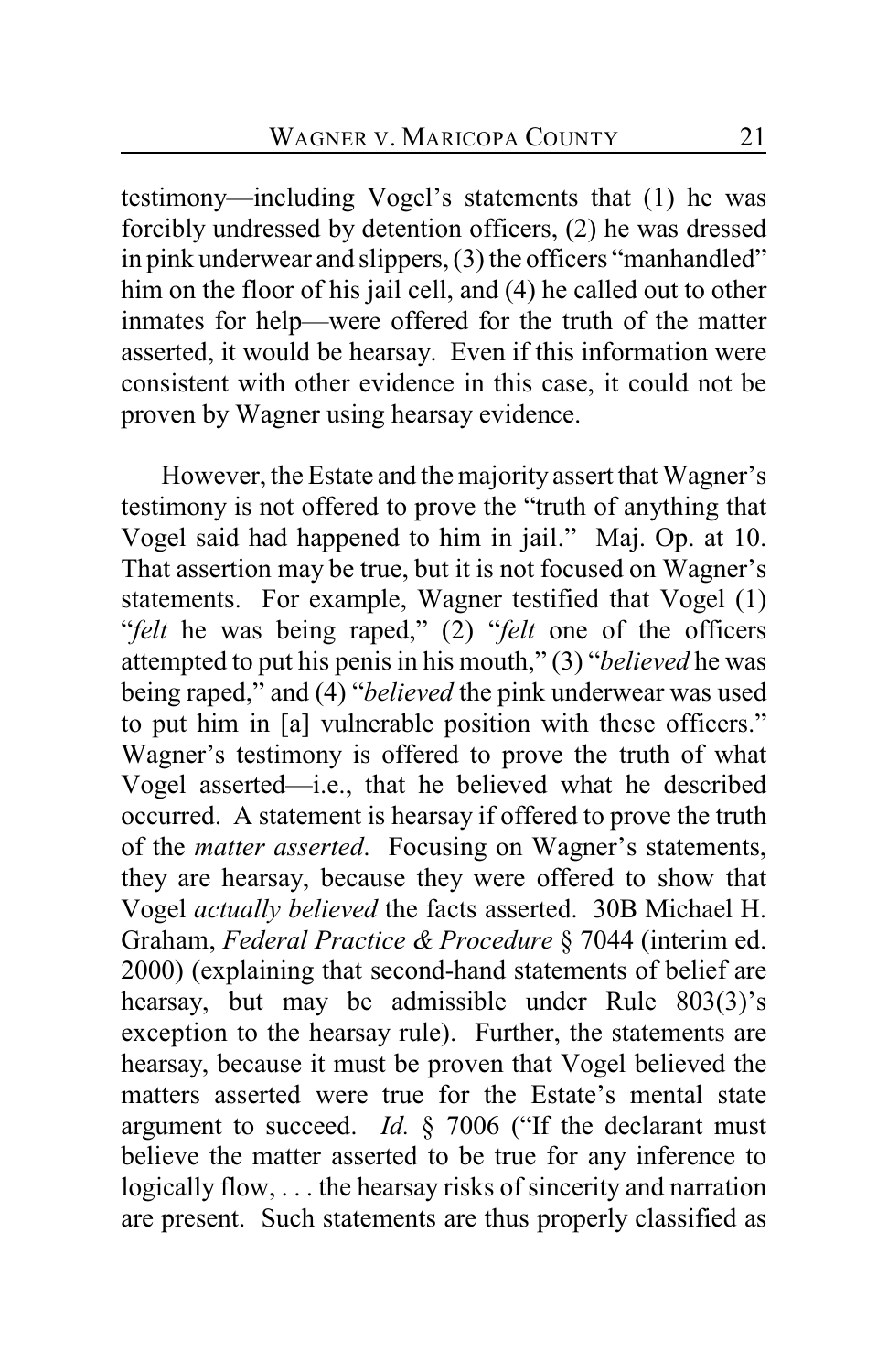hearsay."). The Estate never made an offer of proof to demonstrate that the proffered testimony complied with the hearsay rule. Therefore, the district court's determination (that Wagner's testimony was hearsay) was not erroneous and the district court did not misconstrue the hearsay rule.

# **B. Wagner's testimony did not fall under Rule 803(3)'s then-existing state of mind exception to the hearsay rule**

The Estate argues that, even if Wagner's testimony were hearsay, it was admissible as evidence under the state of mind exception in Federal Rule of Evidence 803(3). The majority agrees. However, the district court disagreed and, because this is a discretionary decision, we must afford the district court's decision substantial deference. Here, the district court's determination that Wagner's testimony regarding Vogel's post-release statements did not fall under Rule  $803(3)$ 's state of mind exception was not illogical, implausible, or without support in inferences that may be drawn from the facts in the record. The statements (1) were statements of memory or belief made at least one week after the events at issue; and (2) were offered not simply to demonstrate Vogel's present mental condition but his past mental condition (i.e., that he was agitated), and also to explain *why* he was agitated (i.e., that he believed he was being raped). Therefore, although we may have decided this issue differently, the district court did not abuse its discretion.

Rule 803(3) creates an exception to the hearsay rule for "[a] statement of the declarant's then existing state of mind, emotion, sensation, or physical condition (such as intent, plan, motive, design, mental feeling, pain, and bodily health), *but not including a statement of memory or belief to prove the fact remembered or believed* . . . ." Fed. R. Evid. 803(3)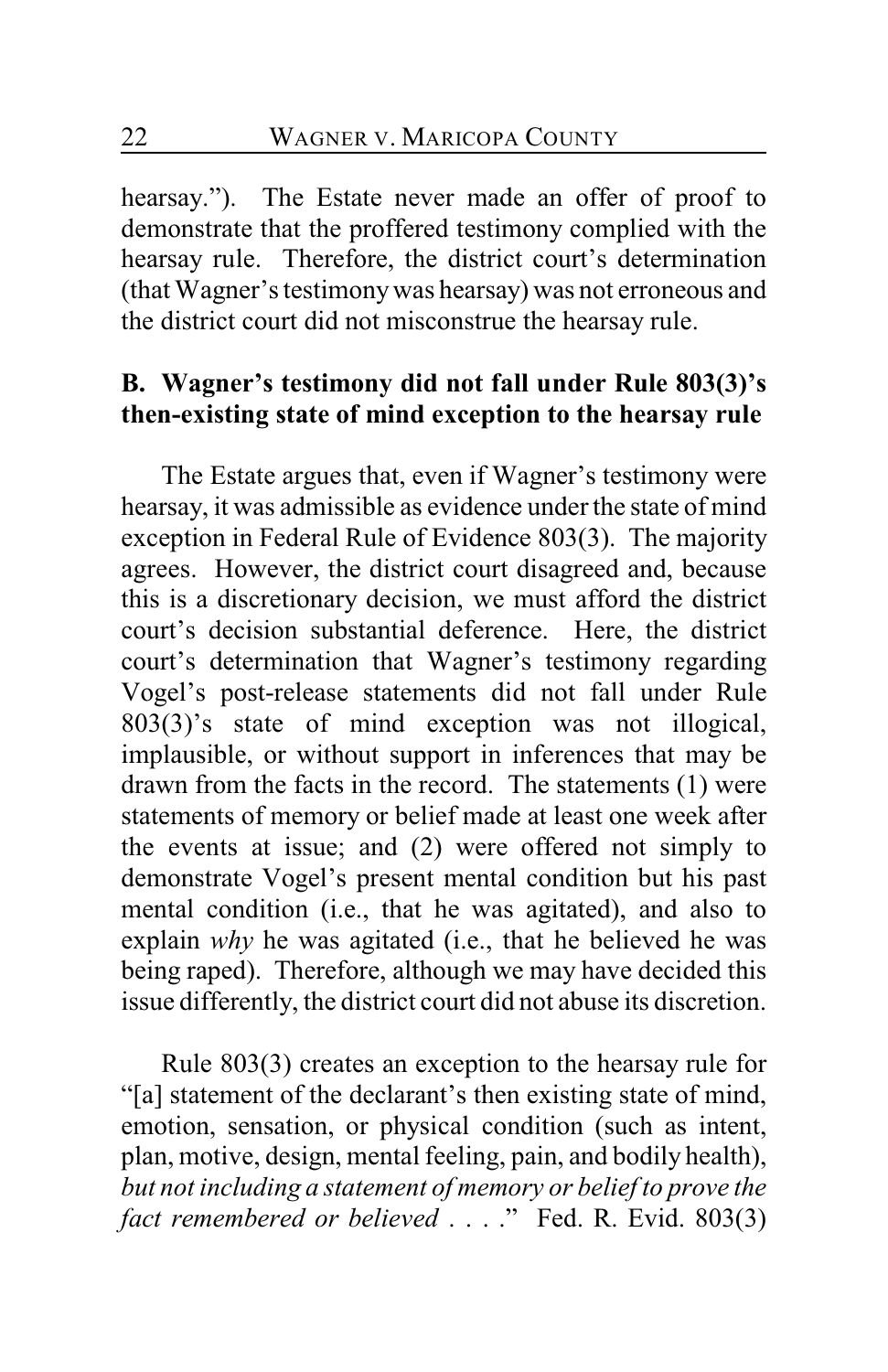(2010) (emphasis added). Vogel's statements do not meet Rule 803(3)'s foundational requirements of "contemporaneousness, [lack of] chance for reflection, and relevance." *United States v. Ponticelli*, 622 F.2d 985, 991 (9th Cir. 1980), *overruled on other grounds by United States v. De Bright*, 730 F.2d 1255, 1259 (9th Cir. 1984) (en banc). Vogel explained the dress out procedure to his family following his release from jail, which was at least seven days after the procedure took place. These were "statement[s] of memory," which are expressly prohibited under Rule 803(3). The Rules of Evidence exclude statements of memory, because "[t]he more time that elapses between the declaration and the period about which the declarant is commenting, the less reliable is his statement . . . . The state of mind declaration also has probative value, because the declarant presumably has no chance for reflection and therefore for misrepresentation." *Ponticelli*, 622 F.2d at 991. Vogel conceivably could have misrepresented what happened at the jail (or what he *believed* happened) to explain or justify his unruly conduct with the officers. Thus, although detention officers' testimony about what Vogel said *during* the dressout procedure is admissible (given its contemporaneity), Vogel's statements a week or two after the fact do not provide the same probative value contemplated by the exception in Rule 803(3). *See United States v. Miller*, 874 F.2d 1255, 1265 (9th Cir. 1989) (holding that hearsay statements made less than 24 hours after an event did not meet the contemporaneity and lack of reflection requirements under Rule 803(3)).

Additionally, Wagner's statements were offered to show not only that Vogel was agitated during the dress-out procedure, but also *why* he was agitated. Such use of Wagner's statements is not permitted under Rule 803(3), as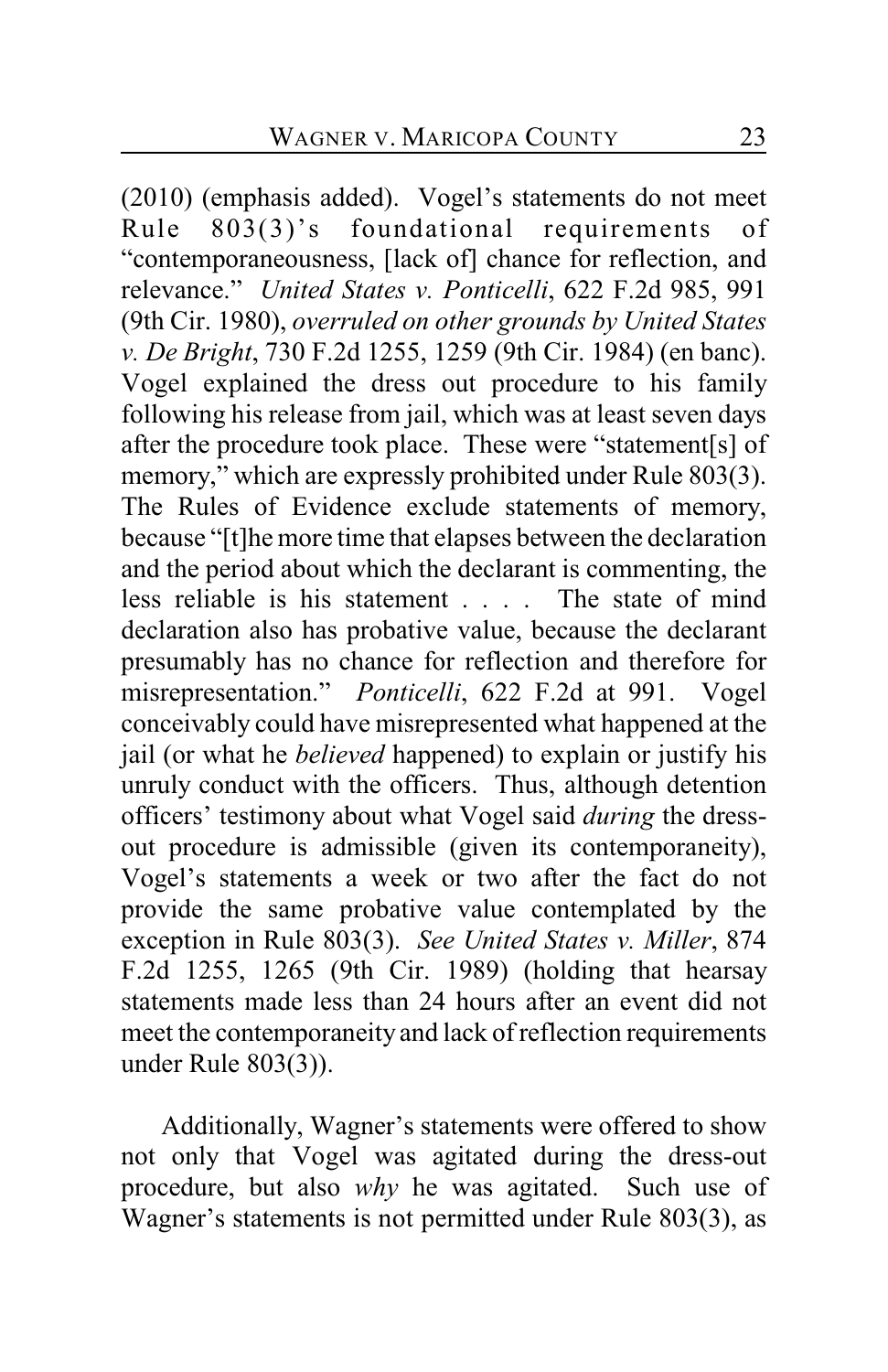interpreted by our circuit. We stated in *United States v. Emmert* that "the state-of-mind exception does not permit the witness to relate any of the declarant's statements as to why he held the particular state of mind, or *what he might have believed* that would have induced the state of mind." 829 F.2d 805, 810 (9th Cir. 1987) (emphasis added) (quoting *United States v. Cohen*, 631 F.2d 1223, 1225 (5th Cir. 1980)); *see also id.* ("[Rule 803(3)] . . . narrowly limit[s] admissible statements to declarations of condition—'I'm scared'—and *not belief*—'I'm scared because [someone] threatened me.'" (emphasis altered) (internal quotation marks omitted)). We reaffirmed the validity of *Emmert* in *United States v. Fontenot* by holding that hearsay statements did not fall under the exception in Rule 803(3), because the statements related why the declarant held the particular state of mind. *United States v. Fontenot*, 14 F.3d 1364, 1371 (9th Cir. 1994). The Fifth Circuit and Tenth Circuit also do not allow statements that identify why the declarant has the particular state of mind. *See, e.g.*, *United States v. Lin*, 960 F.2d 449, 452 (5th Cir. 1992) (holding that "[e]vidence of . . . fear was admitted," but "[p]roperly excluded were the alleged reasons for that fear" (citing *Cohen*, 631 F.2d at 1225)); *United States v. Ledford*, 443 F.3d 702, 709–10 (10th Cir. 2005) ("The phrase 'because the defendant threatened me' is expressly outside the state-of-mind exception because the explanation for the fear expresses a *belief* different from the state of mind of being afraid.").

The majority contends that we made it clear in *Emmert* "that the bar applies only when the statements are offered to prove the truth of the facts underlying the memory or belief." Maj. Op. at 10. However, in *Emmert* and *Fontenot*, we did not indicate that our decisions hinged on the declarant offering the reasons for the belief in order to prove the events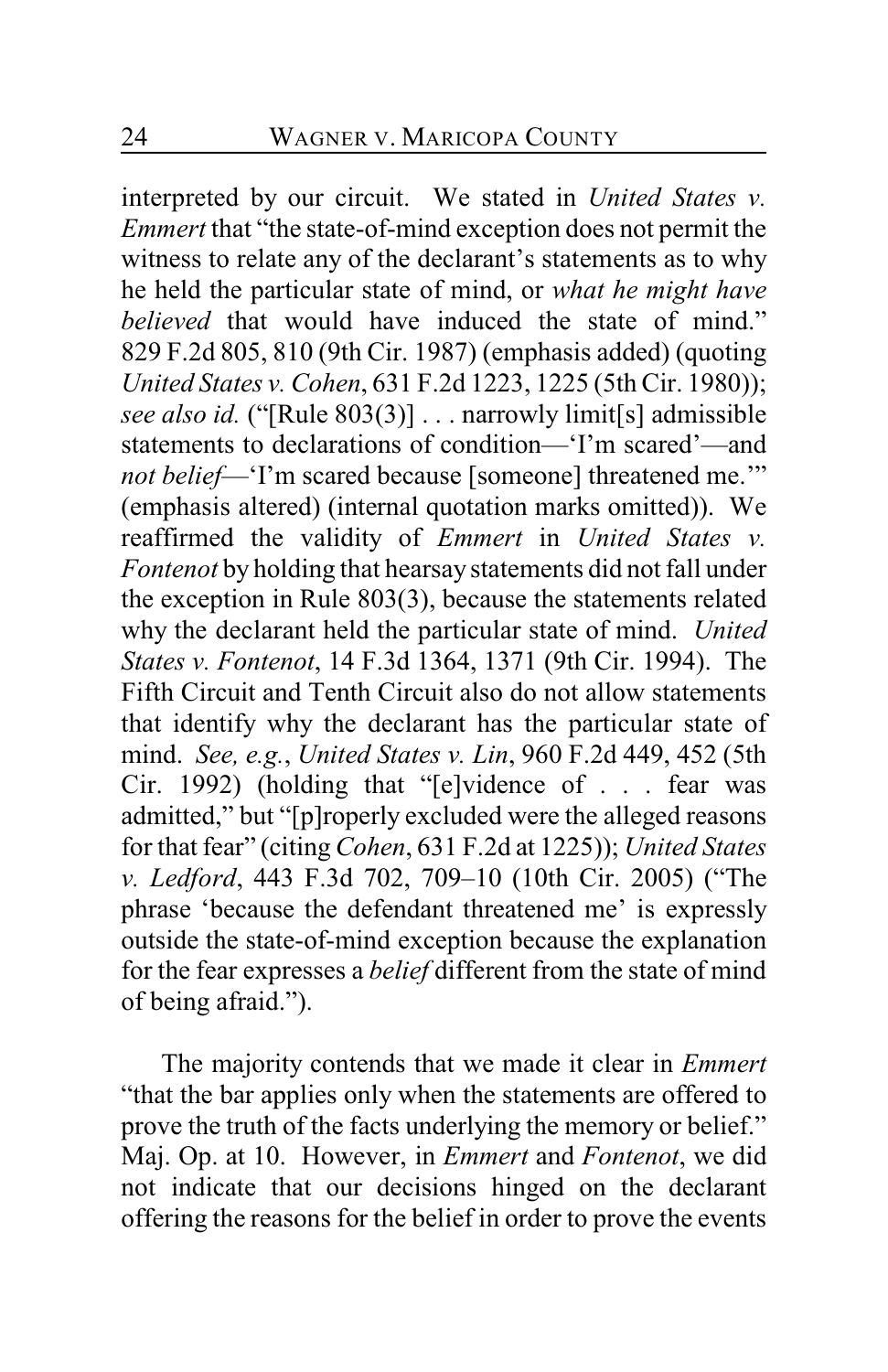believed. Rather, our decisions identified the reason for the exclusion to be that the "testimony would have fallen within the 'belief category and would not have been limited to [the declarant's] current state of mind." *Emmert*, 829 F.2d at 810; *see also Fontenot*, 14 F.3d at 1371 (noting that "the statements would have demonstrated that [*Fontenot*] *believed* his and Cathy Fontenot's lives were in danger" (alterations in original)).

Here, Wagner intended to testify that Vogel was agitated, *because* he believed he was being raped and the officers were dressing him in pink underwear for a sex party. This testimony was central to the Estate's theory of causation that Vogel's traumatic experience in jail caused his fatal arrhythmia several weeks later. For these reasons, and in light of our case law, the district court's application of Rule 803(3) to the facts of this case was not illogical, implausible, or without support in inferences that may be drawn from the facts in the record. The district court did not abuse its discretion.

## **C. Wagner's testimony lacked foundation**

The majority also determines that the district court abused its discretion in concluding that Wagner lacked personal knowledge about Vogel's mental condition during the jailhouse dress-out procedure. However, the majority again fails to give any deference to the district court's decision. Federal Rule of Evidence 602 provides that a "witness may not testify to a matter unless evidence is introduced sufficient to support a finding that the witness has *personal knowledge of the matter*. Evidence to prove personal knowledge may, but need not, consist of the witness' own testimony." (emphasis added). Themajorityclaims Wagner had adequate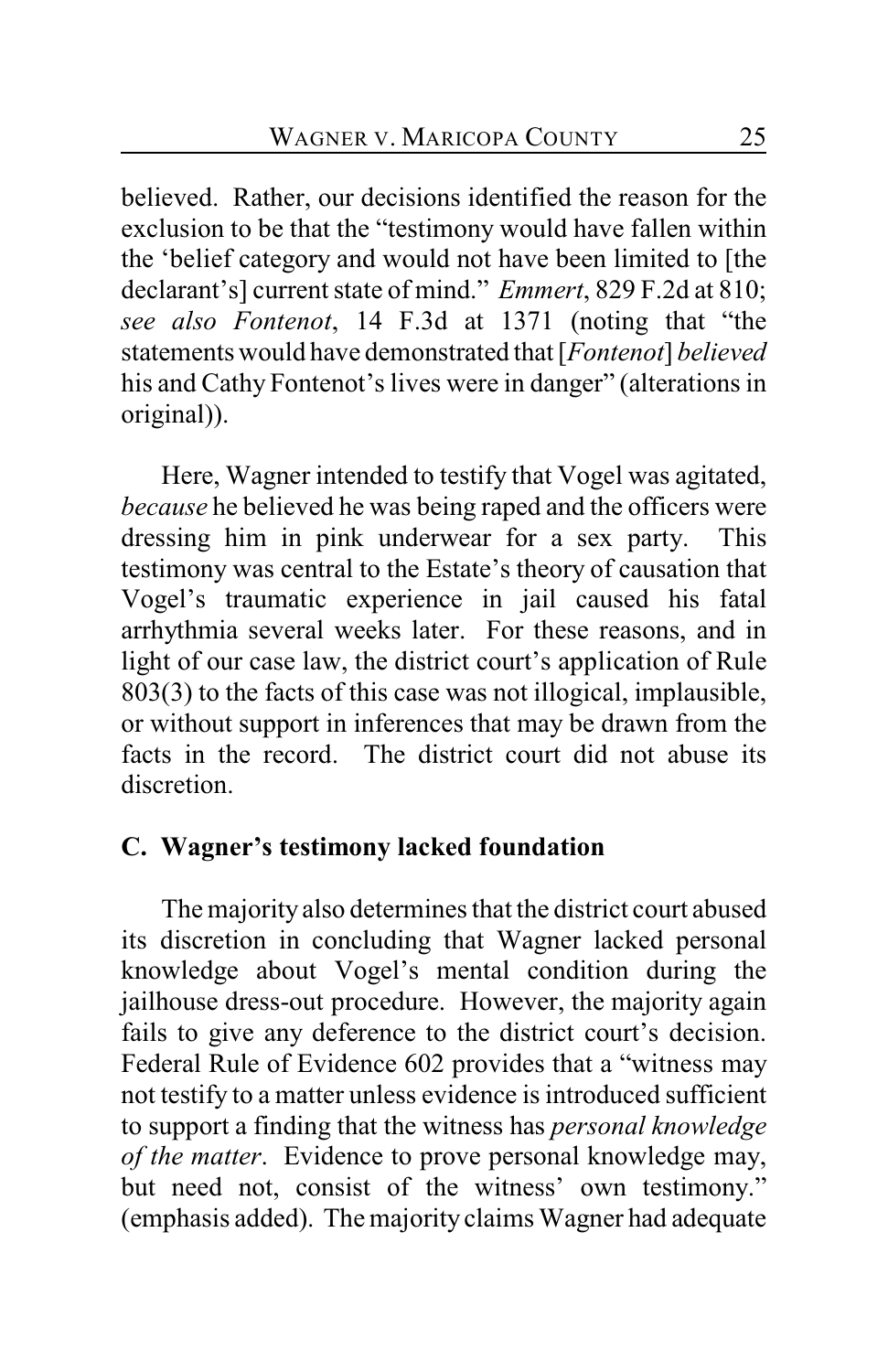foundation, because she had personal knowledge of her conversation with Vogel and perceived his emotions. The majority claims Vogel's statement's went to establish his state of mind at the time he spoke to his sister. Maj. Op. at 10. If Wagner's testimony were only offered to prove Vogel's temperament during his conversation with Wagner, the majority would be correct.

However, Wagner intended to offer various opinions regarding Vogel's state of mind *while in jail* and why he reacted the way he did *during the dress-out procedure*. For example, Wagner, testified that (1) Vogel "believed he was being raped," (2) Vogel "believed the pink underwear was used to put him in [a] vulnerable position," (3) Vogel hid under his bed to protect himself because he was "paranoid" and "felt he was in extreme harm's way," and (4) "this was very, I'm sure, frightening for him." The Estate's entire theory of liability turns on the purportedly indelible trauma Vogel endured during his stay at the county jail. Thus, there is no doubt that Wagner offered this testimony to prove what Vogel felt and believed while he was in jail—not how he felt as he described the jailhouse incident a week later. To be sure, the Countyobjected to Wagner's testimony, not because Wagner failed to establish that she actually had a conversation with Vogel, but because Wagner lacked foundation to testify about the thoughts and beliefs of her floridly psychotic brother *during* the jailhouse incident. For these reasons, we cannot conclude that the district court abused its discretion in excluding this testimony, in part, because of lack of foundation. Its determination was not illogical, implausible, or without support in inferences that may be drawn from the facts in the record.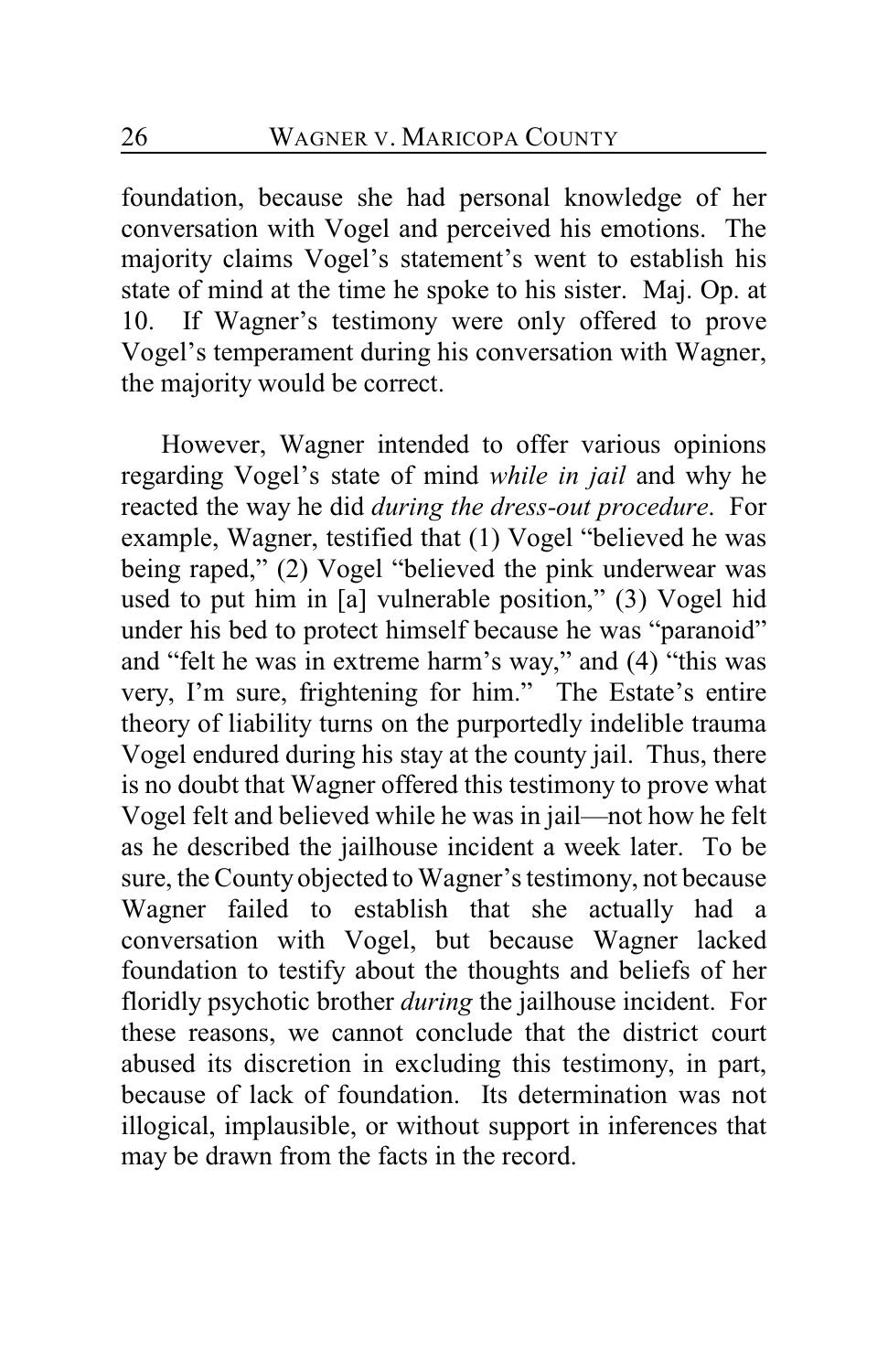#### **III.**

# **EXCLUDING REFERENCES TO PINK UNDERWEAR**

The Estate failed to specifically and distinctly argue in its opening brief that the district court erred in excluding evidence related to pink underwear. Therefore, we should consider such an argument waived, and we should not address it. *See Kim v. Kang*, 154 F.3d 996, 1000 (9th Cir. 1998). While the Estate mentions the issue in its statement of issues and summary of the argument sections of its opening brief, the Estate fails to discuss and argue the point in the body of the arguments section in the opening brief. Such a deficiency waives the issue. *See Martinez-Serrano v. I.N.S.*, 94 F.3d 1256, 1259 (9th Cir. 1996) ("[A]n issue referred to in the appellant's statement of the case but not discussed in the body of the opening brief is deemed waived.").

I fail to understand why the majority addresses the issue. The sheriff's use of pink underwear is a policy consideration, with which we may disagree but should not review, especially when the issue is not properly before us. Sadly however, the majority's consideration of the issue is consistent with its failure to apply the appropriate standard of review (i.e., abuse of discretion) to the evidentiary issues discussed in other sections of this dissent.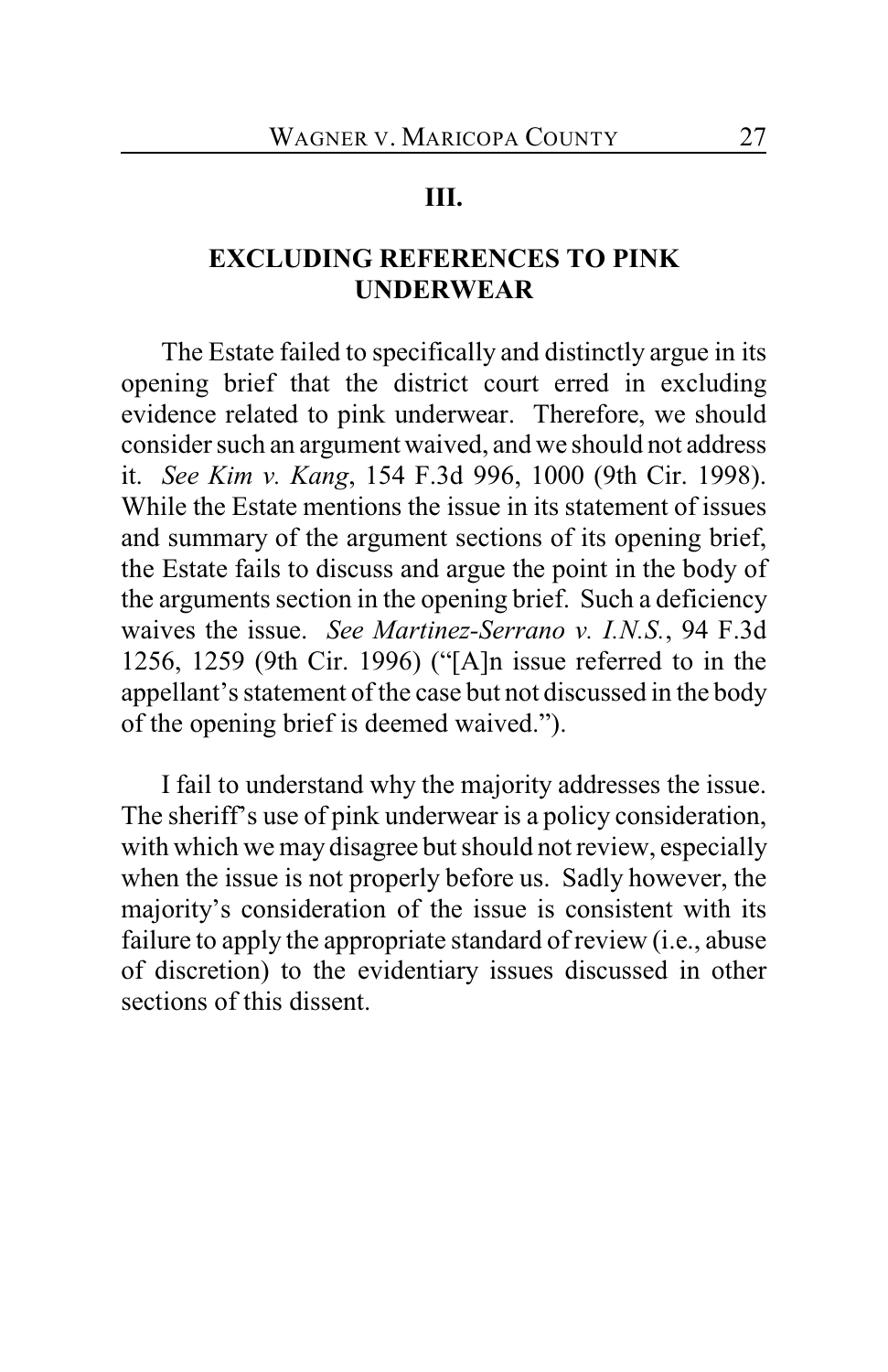#### **IV.**

## **EXPERT TESTIMONY**

# **A. The district court did not abuse its discretion by excluding Dr. Daniel Spitz's expert testimony**

Neither party disputed Dr. Spitz's preliminary conclusions that (1) Vogel's death was caused by acute cardiac arrhythmia, and (2) people with severe schizophrenia have an increased chance of dying from cardiac arrhythmia. The district court excluded Dr. Spitz's testimony, because there was no reliable scientific basis for his supplemental conclusion that Vogel's dress-out experience at the county jail caused his cardiac arrhythmia *three weeks later*. The majority concludes that the district court erred in excluding Dr. Daniel Spitz's testimony. I disagree.

Under *Daubert v. Merrell Dow Pharmaceuticals, Inc.*, a court must determine whether an expert is "proposing to testify to (1) scientific knowledge that (2) will assist the trier of fact to understand or determine a fact in issue." 509 U.S. 579, 592–93 (1993). This analysis "entails a preliminary assessment of whether the reasoning or methodology underlying the testimony is scientifically valid and of whether that reasoning or methodology properly can be applied to the facts in issue." *Id*. Among other things, a court should consider (1) whether a theory or technique "can be (and has been) tested," (2) "whether the theory or technique has been subjected to peer review and publication," (3) "the known or potential rate of error," and (4) whether it is generally accepted in the scientific community. *Id.* at 593–94. After examining Dr. Spitz's deposition testimony, the district court determined that the scientific theories underlying his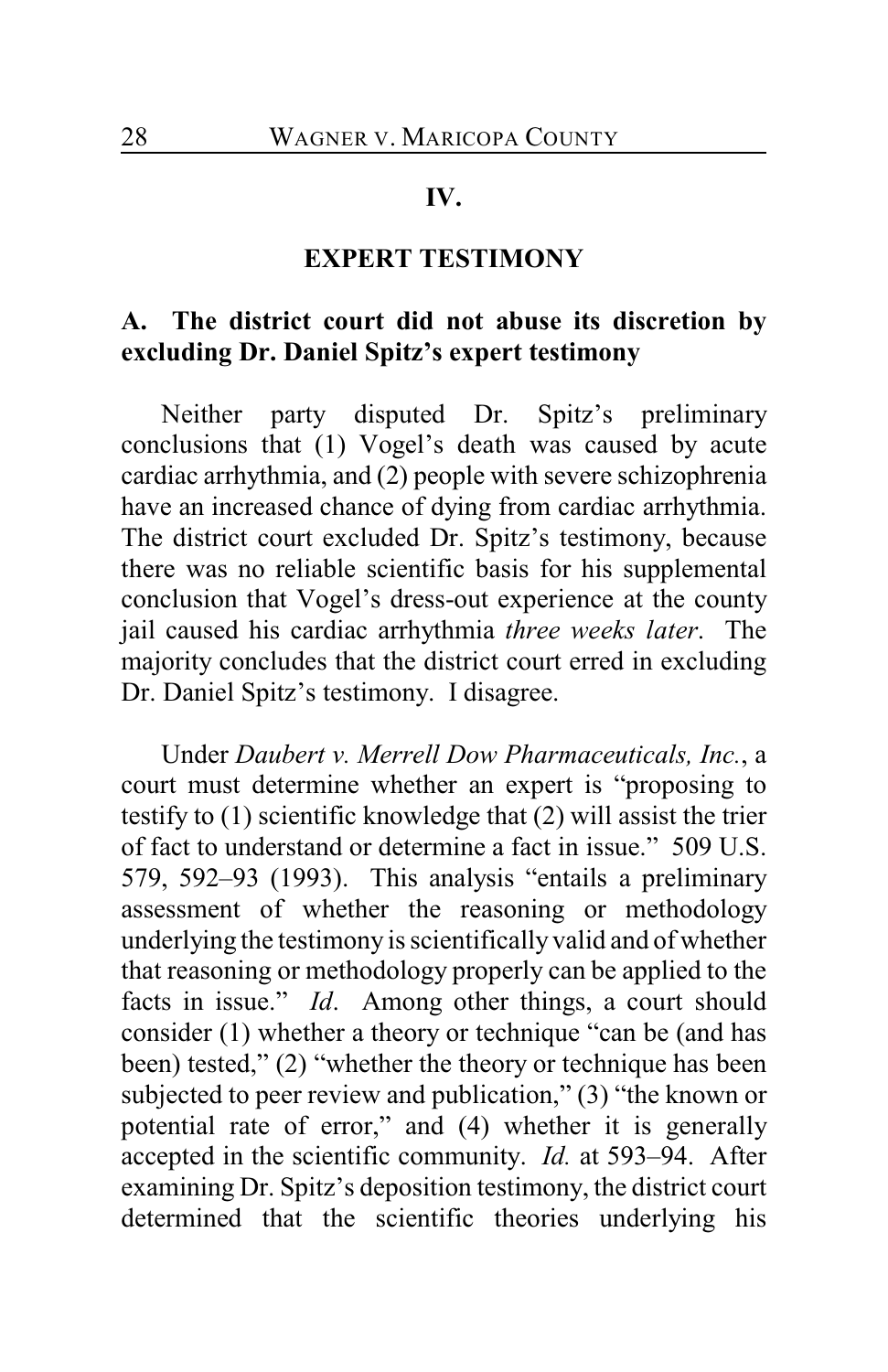proposed testimony did not satisfy the standards in *Daubert*. The Estate failed to demonstrate that Dr. Spitz's three-weeklater causation theory (1) could be or had been tested, (2) had been subjected to peer review or publication, or (3) was generally accepted in the scientific community. It was also unclear what evidence Dr. Spitz considered when forming his opinion and whether he considered all of the relevant evidence in the case.

In addition to the district court's findings above, Dr. Spitz admitted that he (1) did not interview any witnesses, (2) did not consult any relevant treatises or literature, and (3) only had experience investigating the deaths of possibly four or five schizophrenics where the cause of death was acute arrhythmia. Dr. Spitz also based his opinion, in part, on statements from Vogel's relatives (which the court deemed unreliable and inadmissible) and what he termed "common sense." Further, although Dr. Spitz testified that the dress-out procedure played a role in Vogel's death, he could not explain why other events—such as the car accident immediately preceding Vogel's death—had not caused acute arrhythmia earlier, explaining that "[w]hy [Vogel] died when he did is something probably nobody knows."**2**

Other experts concurred in this assessment. For example, when asked **<sup>2</sup>** about the possibility that the dress-out incident had some influence on the arrhythmia, Dr. Ira Ehrlich responded, "Anything is possible. Of course it's possible." When asked again whether Vogel may have been obsessing about the jail incident when he died, Dr. Ehrlich explained, "He could have. I would certainly not ever dismiss that as a possibility. I just don't see how anybody can point at that one incident and say that's what did it; in all likelihood, medical certainty, that's what did it. I think that's impossible." Dr. Ehrlich also expressed serious doubts about anyone's "ability to say, with any degree of certainty, what was going on in Mr. Vogel's brain at the time that he developed his fatal arrythmia[.] . . . Mr.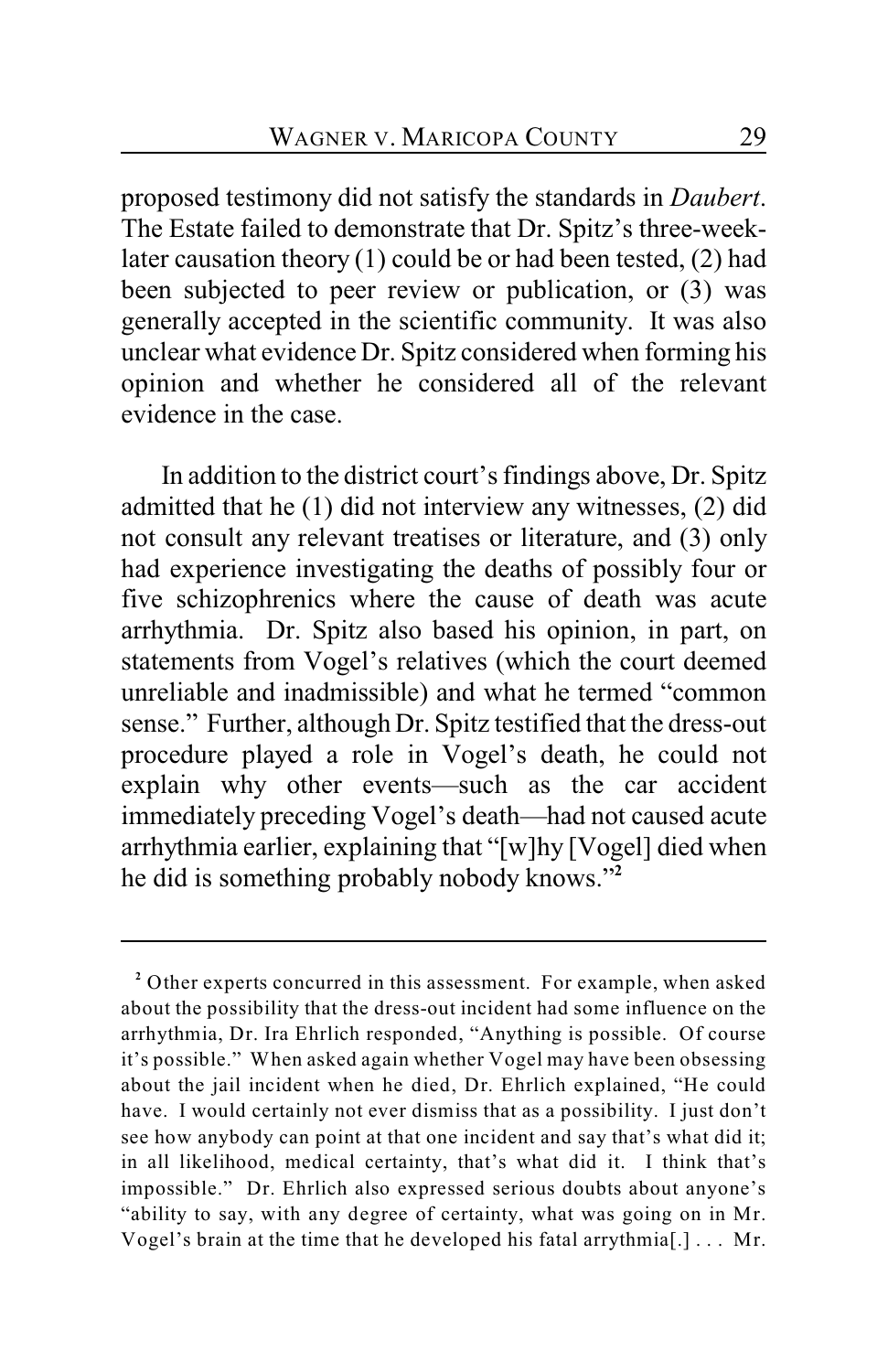Plainly stated, Dr. Spitz's general qualifications as a medical examiner do not provide him license to speculate regarding the *environmental*—as distinct from the medical—factors that caused Vogel's death. Dr. Spitz provided no scientific theory or method that could substantiate his purportedly "common sense" idea that the jailhouse dress-out procedure three weeks earlier was the cause of Vogel's heart arrhythmia. Though Dr. Spitz could testify to the medical causes of Vogel's death, his speculation as to which of the many environmental stressors in Vogel's life "likely" or "probably" caused death did not meet *Daubert*'s threshold standard for scientifically valid reasoning or methodology. Given the many glaring deficiencies in Dr. Spitz's proposed testimony, the district court's ruling cannot be an abuse of discretion.

# **B. The district court did not abuse its discretion by excluding portions of Dr. Phillip Esplin's expert testimony**

The majority concludes that the district court abused its discretion in excluding certain portions of the expert testimony of Dr. Phillip Esplin. The district court determined that Dr. Esplin's testimony was (1) "[un]supported by evidence;" (2) wholly "uncredible," because, by Dr. Esplin's own admission, no one can know what a floridly psychotic person was thinking; (3) lacking foundation; (4) "more prejudicial than probative;" and (5) going to "puzzle" the jury. Given these deficiencies, I cannot say the district court's ruling was illogical, implausible, or without support in inferences that may be drawn from the facts in the record.

Vogel's brain is a salad bowl of stuff that has been tossed— unkindly perhaps, but—tossed so that there is no organization there whatsoever."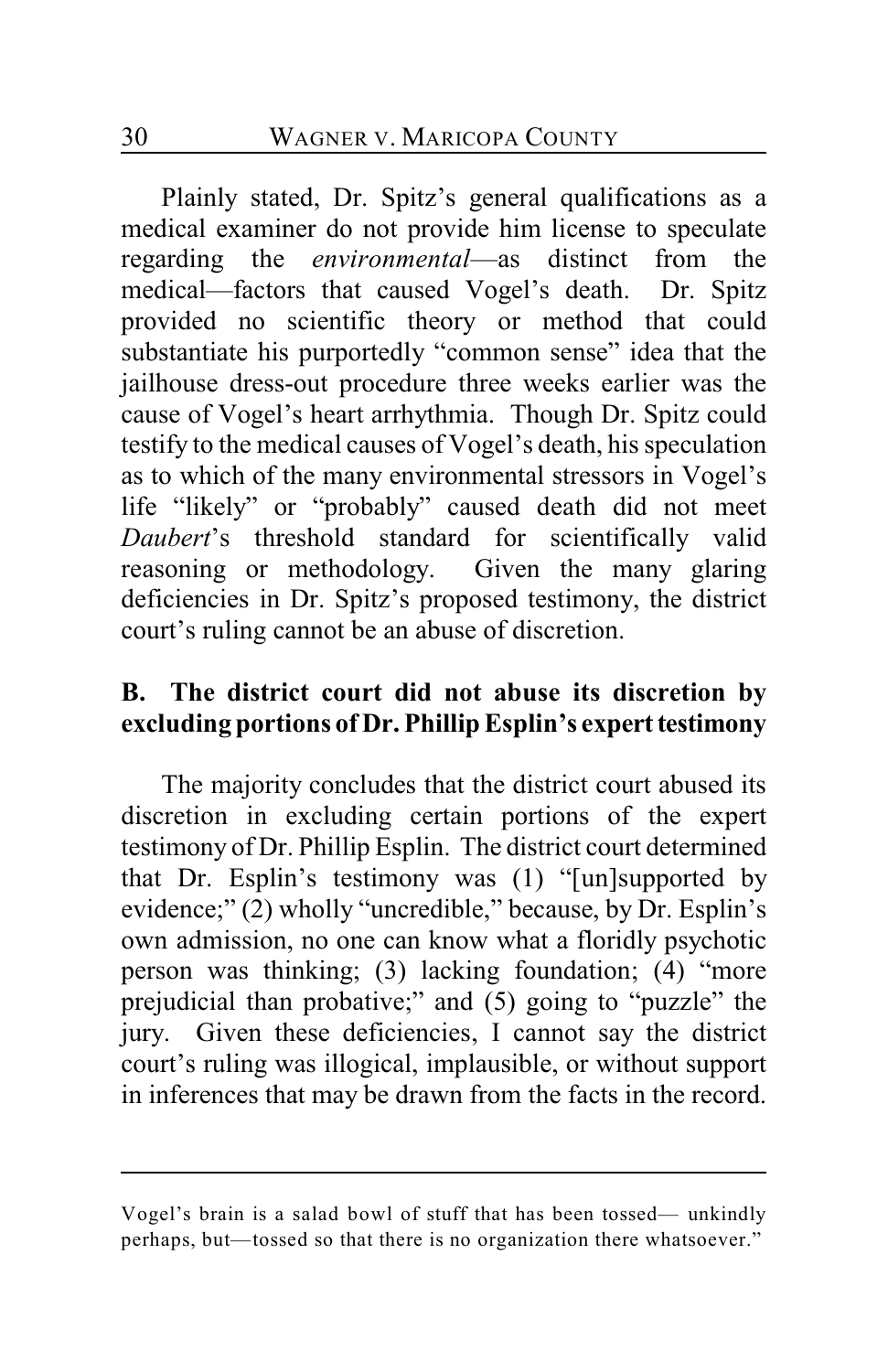The majority's cursory treatment of the district court's ruling on Dr. Esplin's testimony never explains how the district court applied an erroneous legal standard or relied on a clearly erroneous finding of fact. No reliable evidence in the record—apart from Wagner's testimony—supported Dr. Esplin's claim that Vogel thought the pink coloring of the jail-issued underwear was significant. Dr. Esplin himself admitted that no one could know or understand what was going on inside the mind of a floridly psychotic schizophrenic, suggesting that, even with Wagner's testimony, his testimony on causation would be purely speculative. Given these foundation and methodological deficiencies, the district court acted within its discretion to exclude this testimony under Federal Rules of Evidence 702 and 703.

#### **V.**

#### **CLOSING ARGUMENT**

Lastly, the majority hastily concluded that the district court abused its discretion by denying the Estate a rebuttal closing argument at trial. However, the majority never explains what law gives a plaintiff in the District of Arizona an inalienable right to rebuttal argument, much less how the district court abused its discretion in shaping closing arguments under District of Arizona Local Rule 39.1(d). Rule 39.1(d) guarantees a "right to close" to the party bearing the burden of proof, but that rule has never been defined to provide the right to *speak last*. The district court permitted the Estate to make a "thorough," 60-minute closing argument. Following a short recess, the court explained to counsel that "[t]he closing is going to end with [the County]. There isn't going to be any rebuttal. I just did a little research, it's